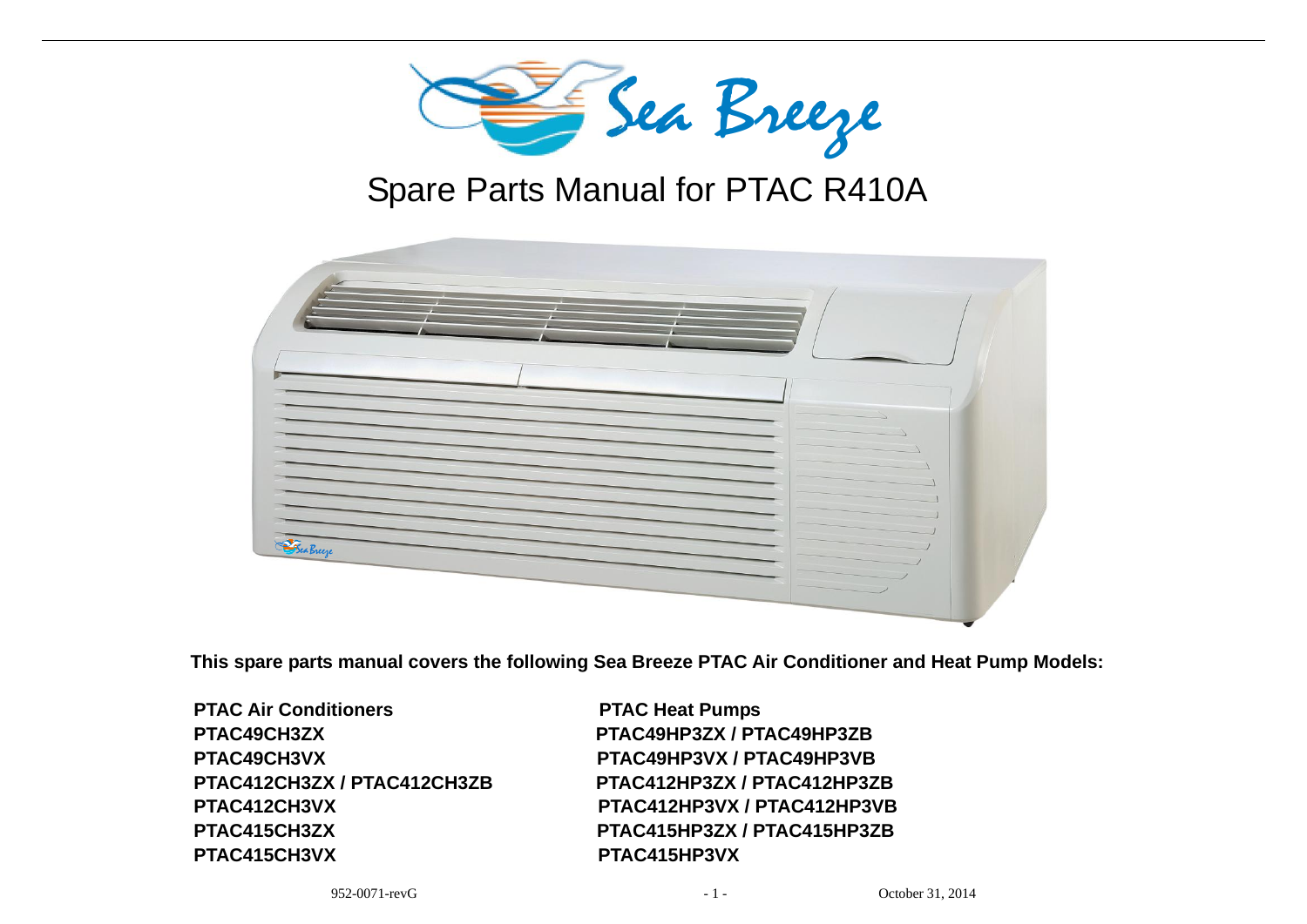## **1. Exploded view of unit**



Figure 1-2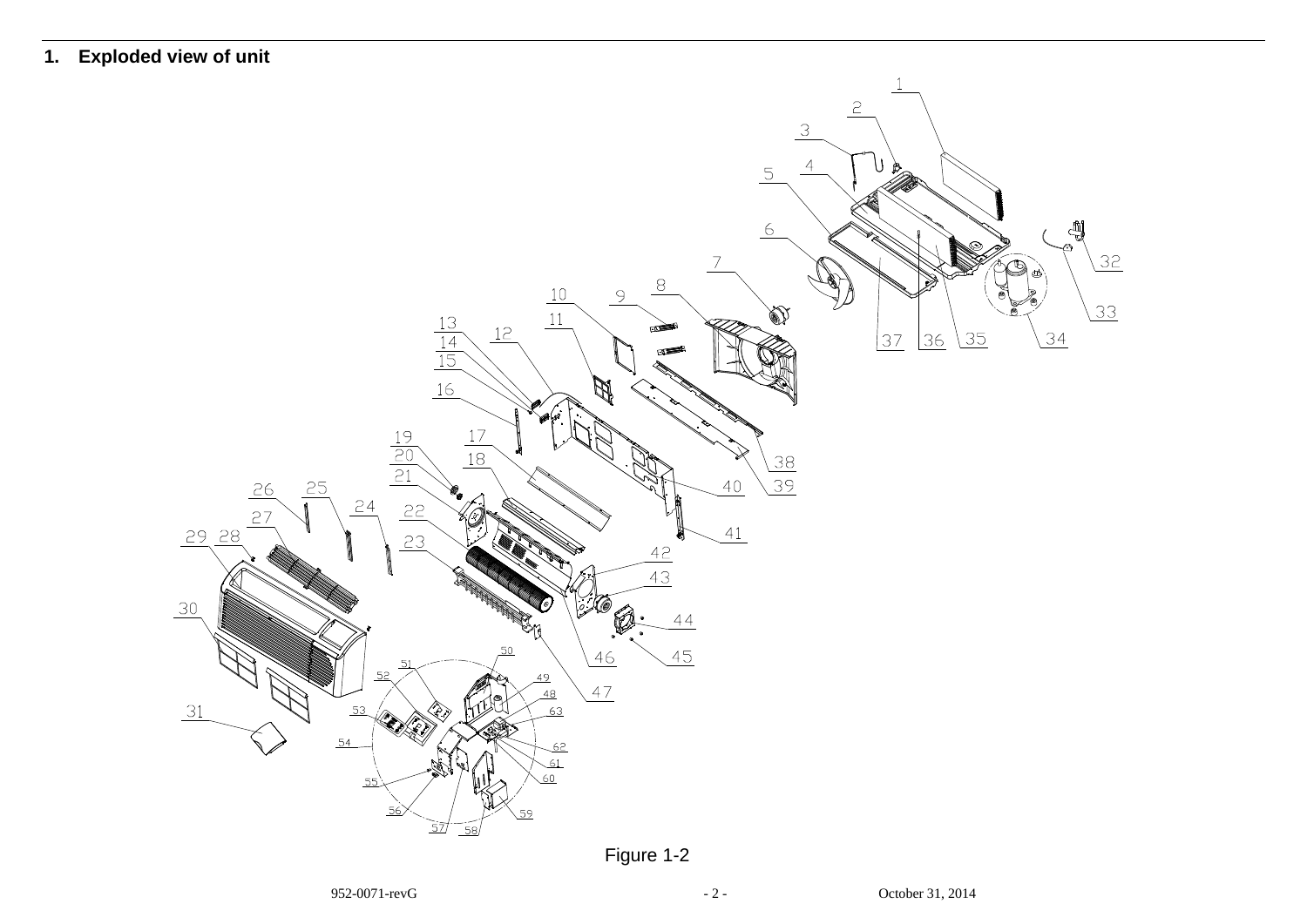## **2. Spare parts list of unit Table 2-1.1 Spare Parts list of Air Conditioners (208-230 VAC units)**

|                |                                      | <b>Part Number</b> |              |              |              |                |  |
|----------------|--------------------------------------|--------------------|--------------|--------------|--------------|----------------|--|
| Location       | <b>Description</b>                   | PTAC49CH3ZX        | PTAC412CH3ZX | PTAC412CH3ZB | PTAC415CH3ZX | Qty            |  |
| 1              | <b>Condenser Assy</b>                | '01101809          | '01101809    | 0110136301   | '01101191    | $\mathbf{1}$   |  |
| $\overline{2}$ | Drainage Valve                       | '07100164          | '07100164    | 07101001     | '07100164    | $\mathbf{1}$   |  |
| 3              | Capillary Sub-Assy                   | '03001119          | '03001139    | 03001549     | '03001341    | $\mathbf{1}$   |  |
| 4              | Chassis Sub-assy                     | '0120102603P       | '0120102604P | 0120102607P  | '01201026P   | $\mathbf{1}$   |  |
| 5              | Foam (water tray)                    | '12411904          | '12411904    | 12411904     | '12411904    | $\mathbf{1}$   |  |
| 6              | Axial Flow Fan                       | '10331004          | '10331004    | 10331004     | '10331004    | $\mathbf{1}$   |  |
| $\overline{7}$ | Fan Motor                            | '150110343         | '15011047    | 15011047     | '15011047    | $\mathbf{1}$   |  |
| 8              | <b>Diversion Circle</b>              | '10371004          | '10371004    | 10371004     | '10371004    | $\mathbf{1}$   |  |
| 9              | Mid-connect board                    | '01381004          | '01381004    | 01381004     | '01381004    | $\overline{2}$ |  |
| 10             | Fresh Air Door Sub-assy              | '01441003P         | '01441003P   | 01441008     | '01441003P   | $\mathbf{1}$   |  |
| 11             | Filter Sub-Assy (Outside)            | '11121213          | '11121213    | 11121213     | '11121213    | $\mathbf{1}$   |  |
| 12             | Air Door thread                      | '02121014          | '02121014    | 02121014     | '02121014    | $\mathbf{1}$   |  |
| 13             | Upper cover of hand lever            | '26231154          | '26231154    | 26231154     | '26231154    | $\mathbf{1}$   |  |
| 14             | Lower cover of hand lever            | '26231155          | '26231155    | 26231155     | '26231155    | $\mathbf{1}$   |  |
| 15             | Hand lever                           | '26231153          | '26231153    | 26231153     | '26231153    | $\mathbf{1}$   |  |
| 16             | Outer support sub-assy (left)        | '01701015          | '01701015    | 01701038     | '01701015    | $\mathbf{1}$   |  |
| 17             | Rear grill                           | '01471007          | '01471007    | 01471007     | '01471007    | $\mathbf{1}$   |  |
| 18             | Helicoid tongue                      | '02121010P         | '02121010P   | 02121010P    | '02121010P   | $\mathbf{1}$   |  |
| 19             | Bearing board                        | '02111010          | '02111010    | 02111010     | '02111010    | $\mathbf{1}$   |  |
| 20             | Bearing Holder sub-assy              | '26151138          | '26151138    | 26151138     | '26151138    | $\mathbf{1}$   |  |
| 21             | Left side board of duct              | '02121008P         | '02121008P   | 02121008P    | '02121008P   | $\mathbf{1}$   |  |
| 22             | Cross Flow Fan                       | '10351002          | '10351002    | 10351002     | '10351002    | $\mathbf{1}$   |  |
| Not Shown      | Fan Bearing                          | '76512210          | '76512210    | 76512210     | '76512210    |                |  |
|                | (Included with the Cross Flow Fan)   |                    |              |              |              | 1              |  |
| 23             | <b>Electric Heater Tube</b>          | '3200102602        | '32001026    | 32001035     | '32001026    | $\mathbf{1}$   |  |
| 24             | Press board of filter 1              | '26111139          | '26111139    | 26111139     | '26111139    | $\mathbf{1}$   |  |
| 25             | Press board of filter 2              | '26111140          | '26111140    | 26111140     | '26111140    | $\mathbf{1}$   |  |
| 26             | Press board of filter 3              | '26111141          | '26111141    | 26111141     | '26111141    | $\mathbf{1}$   |  |
| 27             | Air Outlet Grille                    | '22411153          | '22411153    | 22411023     | '22411153    | $\mathbf{1}$   |  |
| 28             | Front Panel mtg. clips               | 02111013           | 02111013     | 02111013     | 02111013     | $\overline{2}$ |  |
|                | (Included with the Front Panel Assy) |                    |              |              |              |                |  |
| 29             | Front Panel Assy                     | '20001475          | '20001475    | 2000147506   | '20001475    | $\mathbf{1}$   |  |
| 30             | Filter (inside - 2 required)         | '11121212          | '11121212    | 11121212     | '11121212    | $\overline{2}$ |  |
| 31             | Display door                         | '20121070          | '20121070    | 20121070     | '20121070    | 1              |  |
| 32             | 4-way Valve Sub-Assy                 | N/A                | N/A          | N/A          | N/A          | N/A            |  |
| 33             | Magnet Coil                          | N/A                | N/A          | N/A          | N/A          | N/A            |  |
| 34             | Compressor and fittings              | '00101049          | '00101053    | 00101087     | '00101085    | $\mathbf{1}$   |  |
| 35             | Evaporator Assy                      | '01001060          | '01001285    | 01001285     | '01001285    | $\mathbf{1}$   |  |
| 36             | <b>Ambient Temperature Sensor</b>    | '3900012123        | '3900012123  | 3900012123   | '3900012123  | $\mathbf{1}$   |  |
| 37             | Thermal baffle                       | '02121012          | '02121012    | 02121012     | '02121012    | $\mathbf{1}$   |  |
| 38             | Up plate bracket (Included with      | 01701009           | 01701009     | N/A          | 01701009     | $\mathbf{1}$   |  |
|                | Top Cover plate)                     |                    |              |              |              |                |  |
| 39             | Top Cover Plate Sub-Assy             | '01251007          | '01251007    | 01251013     | '01251007    | $\mathbf{1}$   |  |
| 40             | Mid-clapboard assy                   | '01231041P         | '01231041P   | 01231083P    | '01231041P   | $\mathbf{1}$   |  |
| 41             | Outer support sub-assy (right)       | '01701016          | '01701016    | 01701039     | '01701016    | 1              |  |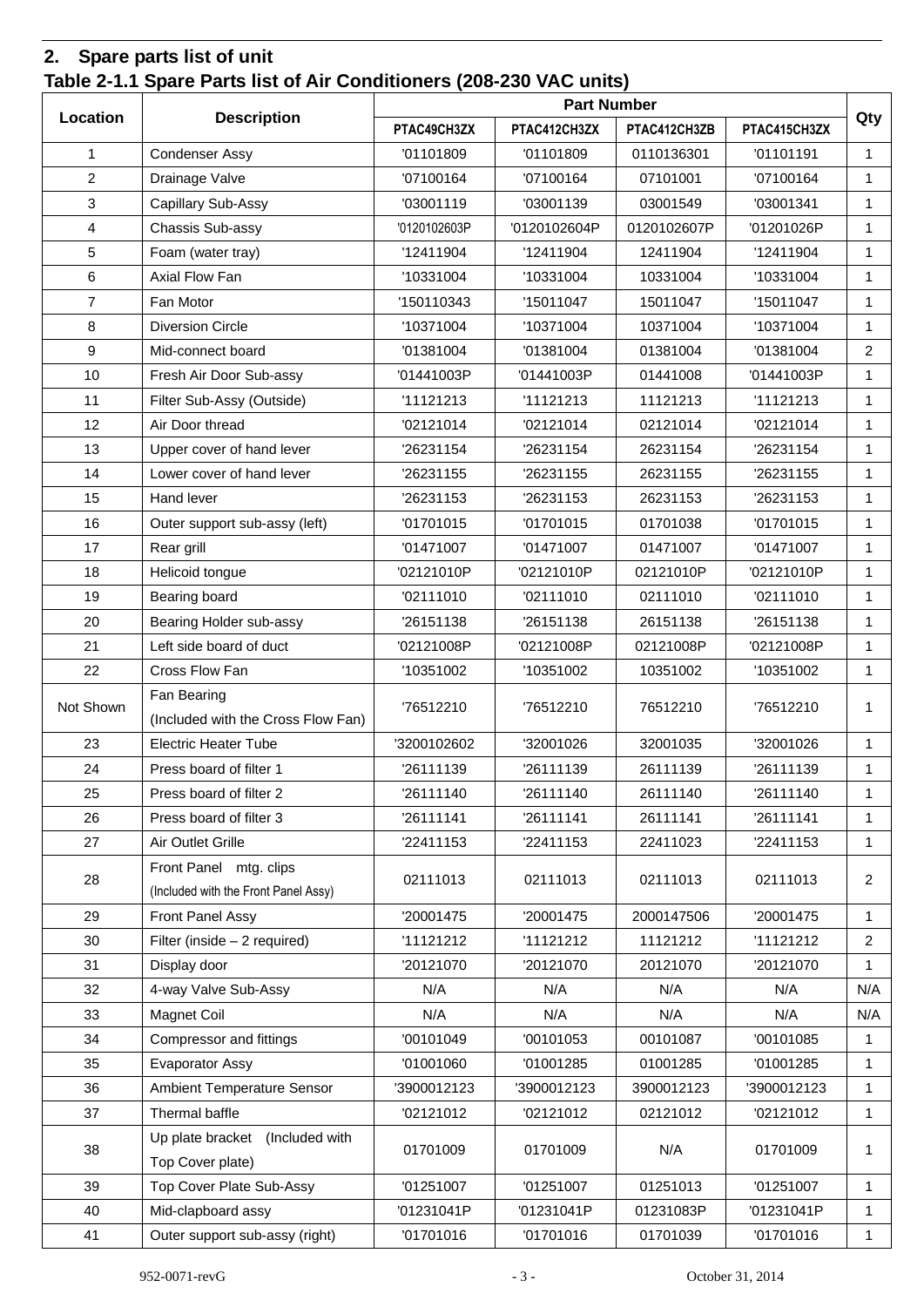|           |                                   | <b>Part Number</b> |              |               |              |                |  |
|-----------|-----------------------------------|--------------------|--------------|---------------|--------------|----------------|--|
| Location  | <b>Description</b>                | PTAC49CH3ZX        | PTAC412CH3ZX | PTAC412CH3ZB  | PTAC415CH3ZX | Qty            |  |
| 42        | Right side board of duct          | '02121009P         | '02121009P   | 02121009P     | '02121009P   | 1              |  |
| 43        | Fan Motor                         | '15011802          | '1501180203  | 1501180203    | '1501180203  | $\mathbf{1}$   |  |
| 44        | Motor Support Sub-Assy            | '01701014P         | '01701014P   | 01701014P     | '01701014P   | $\mathbf{1}$   |  |
| 45        | Damping rubber                    | 76711031           | 76711031     | N/A           | 76711031     | $\overline{4}$ |  |
| 46        | Air duct sub-assy                 | '01221011          | '0144100904  | 01441002P     | '0144100904  | 1              |  |
| 47        | Heater Wiring block board         | '02111009          | '02111009    | 02111009      | '02111009    | 1              |  |
| 48        | Transformer                       | '43110270          | '43110270    | 43110270      | '43110270    | 1              |  |
| 49        | Capacitor CBB65                   | '33000017          | '33000017    | 3300008101    | '33000045    | 1              |  |
|           |                                   | '30032021 /        | '30032021 /  |               | '30032021 /  |                |  |
| 50        | Main board 1                      | 3003202101         | 3003202101   | 3003202101    | 3003202101   | 1              |  |
|           |                                   | (since 2011)       | (since 2011) |               | (since 2011) |                |  |
| 51        | Display Board                     | '30542007          | '30542007    | 30542007      | '30542007    | 1              |  |
| 52        | <b>LCD Cover</b>                  | '20161239          | '20161239    | 20161239      | '20161239    | $\mathbf{1}$   |  |
| 53        | <b>LCD Film</b>                   | 60511189           | 60511189     | 60511189      | 60511189     | 1              |  |
| Not Shown | LCD Cover glue gasket             | 76711007           | 76711007     | 76711007      | 76711007     | 1              |  |
|           | <b>Electric Box Assy</b>          | '01401426          | '01401428    | 1000020001202 | '01401873    |                |  |
| 54        |                                   |                    |              | and           |              | 1              |  |
|           |                                   |                    |              | 1000020001301 |              |                |  |
| 55        | Wiring terminal                   | '42010037          | '42010037    | 42010037      | '42010037    | 1              |  |
| 56        | Wiring terminal                   | '42010039S         | '42010039S   | 42010039S     | '42010039S   | 1.             |  |
|           |                                   | '30032022 /        | '30032022 /  |               | '30032022 /  |                |  |
| 57        | Main board 2                      | 3003202201         | 3003202201   | 3003202201    | 3003202201   | 1              |  |
|           |                                   | since 2011)        | (since 2011) |               | (since 2011) |                |  |
| 58        | Junction lid                      | '01251015          | '01251015    | 01251015      | '01251015    | $\mathbf{1}$   |  |
| 59        | Junction box                      | '01411050          | '01411050    | 01411050      | '01411050    | 1              |  |
| 60        | <b>Terminal Board</b>             | '42011103          | '42011103    | 42011103      | '42011103    | $\overline{2}$ |  |
| 61        | Power Cord - 3 KWPC               | 4002057401         | 4002057401   | 4002057401    | 4002057401   | 1              |  |
| Optional  | Power Cord - 2 KWPC               | 4002057301         | 4002057301   | 4002057301    | 4002057301   | 1.             |  |
| Optional  | Power Cord - 5 KWPC               | N/A                | 4002057501   | 4002057501    | 4002057501   | 1              |  |
| 62        | Capacitor CBB61 (For Indoor Fan)  | '33010020          | '33010026    | 3301074716    | '33010026    | $\mathbf{1}$   |  |
| 63        | Capacitor CBB61 (For Outdoor Fan) | '33010025          | '33010089    | 3301074710    | '33010089    | 1              |  |
| Not Shown | Tube Sensor for indoor            | '390001921         | '390001921   | 390001921     | '390001921   | 1              |  |
| Not Shown | Tube Sensor for outdoor           | '390002072         | '390002072   | 390002072     | '390002072   | $\mathbf{1}$   |  |

#### PLS NOTE THAT:

1. In the above table, "N/A" means that the related model does not use this component.

2. This data is subject to change without notice.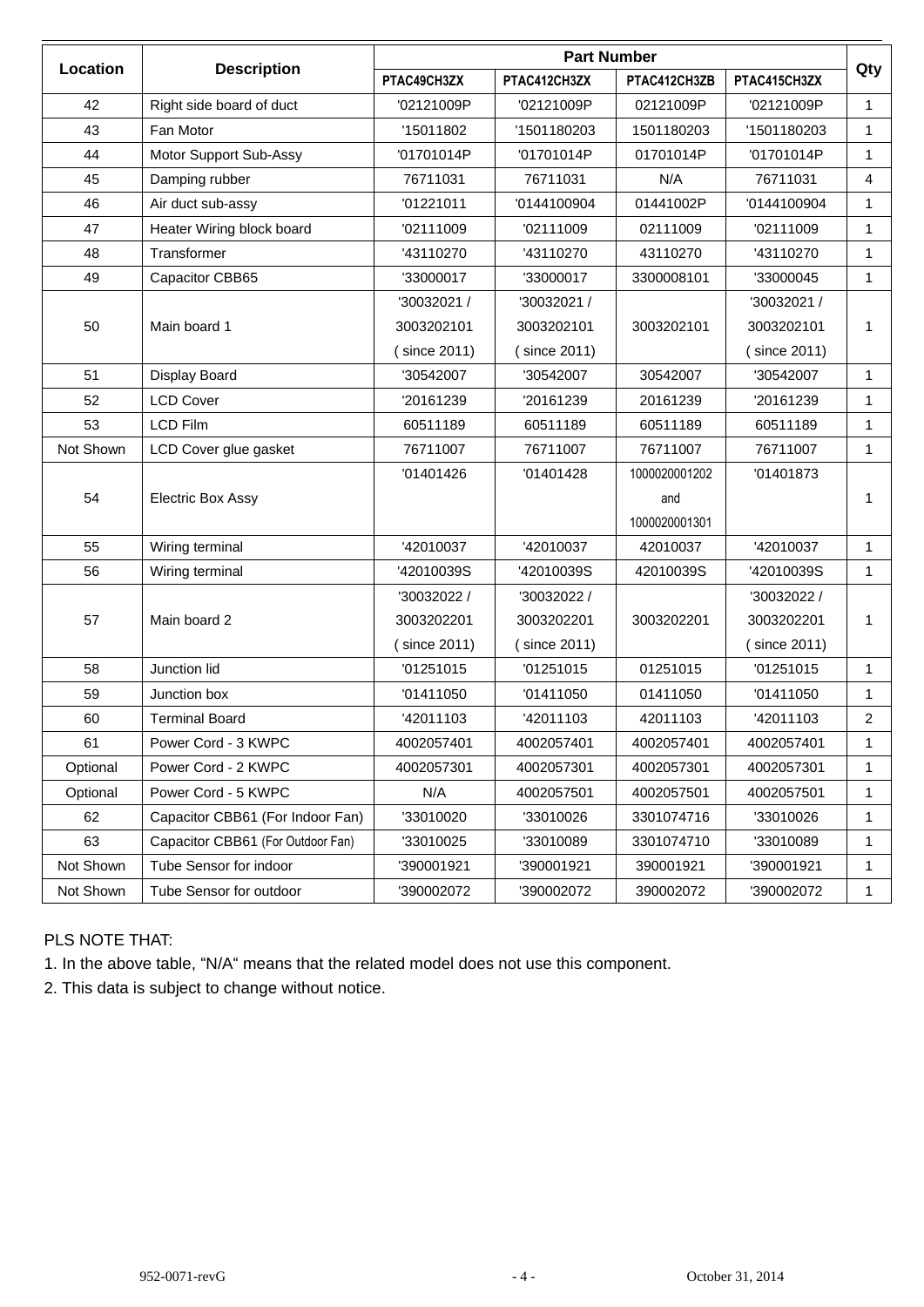| Qty<br>PTAC412CH3VX<br>PTAC49CH3VX<br>PTAC415CH3VX<br>1<br><b>Condenser Assy</b><br>'01101809<br>'01101809<br>'01101191<br>$\mathbf{1}$<br>$\overline{c}$<br>Drainage Valve<br>$\mathbf{1}$<br>'07100164<br>'07100164<br>'07100164<br>3<br>Capillary Sub-Assy<br>'03001079<br>'03001139<br>'03001341<br>$\mathbf{1}$<br>$\overline{4}$<br>Chassis Sub-assy<br>'0120102601P<br>'0120102604P<br>'01201026P<br>$\mathbf{1}$<br>5<br>'12411904<br>'12411904<br>$\mathbf{1}$<br>Foam (water tray)<br>'12411904<br>6<br>Axial Flow Fan<br>'10331004<br>'10331004<br>'10331004<br>$\mathbf{1}$<br>'150110345 /<br>'15011342 /<br>'150110342 /<br>$\overline{7}$<br>Fan Motor<br>1<br>1501180305<br>1501180302<br>1501180302<br>8<br><b>Diversion Circle</b><br>'10371004<br>'10371004<br>'10371004<br>$\mathbf 1$<br>9<br>$\overline{2}$<br>Mid-connect board<br>'01381004<br>'01381004<br>'01381004<br>'01441003P<br>10<br>Fresh Air Door Sub-assy<br>'01441003P<br>'01441003P<br>$\mathbf{1}$<br>11<br>Filter Sub-Assy (Outside)<br>'11121213<br>'11121213<br>'11121213<br>$\mathbf{1}$<br>12<br>Air Door thread<br>'02121014<br>'02121014<br>'02121014<br>$\mathbf{1}$<br>13<br>Upper cover of hand lever<br>'26231154<br>'26231154<br>'26231154<br>$\mathbf{1}$<br>14<br>Lower cover of hand lever<br>'26231155<br>'26231155<br>'26231155<br>$\mathbf{1}$<br>15<br>Hand lever<br>'26231153<br>'26231153<br>$\mathbf{1}$<br>'26231153<br>16<br>Outer support sub-assy (left)<br>'01701015<br>'01701015<br>'01701015<br>$\mathbf{1}$<br>Rear grill<br>17<br>'01471007<br>'01471007<br>'01471007<br>$\mathbf{1}$<br>Helicoid tongue<br>'02121010P<br>'02121010P<br>18<br>'02121010P<br>$\mathbf{1}$<br>Bearing board<br>19<br>'02111010<br>'02111010<br>'02111010<br>1<br>Bearing Holder sub-assy<br>20<br>'26151138<br>'26151138<br>'26151138<br>$\mathbf{1}$<br>21<br>Left side board of duct<br>'02121008P<br>'02121008P<br>'02121008P<br>$\mathbf{1}$<br>22<br>Cross Flow Fan<br>'10351002<br>'10351002<br>'10351002<br>$\mathbf{1}$<br>Fan Bearing<br>Not Shown<br>'76512210<br>'76512210<br>'76512210<br>$\mathbf{1}$<br>(Included with the Cross Flow Fan)<br>23<br>PTC Heater<br>'3200102603<br>'3200102601<br>'3200102601<br>1<br>'26111139<br>'26111139<br>24<br>Press board of filter 1<br>'26111139<br>$\mathbf{1}$<br>25<br>Press board of filter 2<br>'26111140<br>'26111140<br>'26111140<br>$\mathbf{1}$<br>26<br>Press board of filter 3<br>'26111141<br>'26111141<br>'26111141<br>$\mathbf 1$<br>27<br>Air Outlet Grille<br>'22411153<br>'22411153<br>'22411153<br>$\mathbf{1}$<br>Front Panel mtg. clips<br>$\overline{2}$<br>28<br>02111013<br>02111013<br>02111013<br>(Included with the Front Panel Assy)<br>29<br>Front Panel Assy<br>'20001475<br>'20001475<br>'20001475<br>$\mathbf{1}$<br>30<br>Filter (inside - 2 required)<br>'11121212<br>'11121212<br>'11121212<br>$\overline{2}$<br>31<br>'20121070<br>'20121070<br>Display door<br>'20121070<br>$\mathbf{1}$<br>4-way Valve Sub-Assy<br>N/A<br>N/A<br>N/A<br>32<br>Magnet Coil<br>N/A<br>N/A<br>N/A<br>33<br>Compressor and fittings<br>'00101055<br>'00101054<br>'00101091<br>34<br>$\mathbf{1}$<br>'01001043<br>'01001285<br>35<br>Evaporator Assy<br>'01001285<br>$\mathbf 1$<br>36<br>Ambient Temperature Sensor<br>'3900012123<br>'3900012123<br>'3900012123<br>$\mathbf 1$<br>Sensor Clip (Evaporator coil)<br>26271276<br>26271276<br>26271276<br>$\overline{2}$<br>37<br>Thermal baffle<br>'02121012<br>'02121012<br>'02121012<br>$\mathbf 1$<br>Up plate bracket (Included with Top<br>01701009<br>01701009<br>01701009<br>38<br>$\mathbf{1}$<br>Cover plate)<br>Top Cover Plate Sub-Assy<br>39<br>'01251007<br>'01251007<br>'01251007<br>$\mathbf{1}$<br>40<br>Mid-clapboard assy<br>'01231041P<br>'01231041P<br>'01231041P<br>$\mathbf{1}$ |          | Table 2-1.2 Spare Parts list of Air Conditioners (265-277 VAC units) |  | <b>Part Number</b> |  |     |  |  |
|--------------------------------------------------------------------------------------------------------------------------------------------------------------------------------------------------------------------------------------------------------------------------------------------------------------------------------------------------------------------------------------------------------------------------------------------------------------------------------------------------------------------------------------------------------------------------------------------------------------------------------------------------------------------------------------------------------------------------------------------------------------------------------------------------------------------------------------------------------------------------------------------------------------------------------------------------------------------------------------------------------------------------------------------------------------------------------------------------------------------------------------------------------------------------------------------------------------------------------------------------------------------------------------------------------------------------------------------------------------------------------------------------------------------------------------------------------------------------------------------------------------------------------------------------------------------------------------------------------------------------------------------------------------------------------------------------------------------------------------------------------------------------------------------------------------------------------------------------------------------------------------------------------------------------------------------------------------------------------------------------------------------------------------------------------------------------------------------------------------------------------------------------------------------------------------------------------------------------------------------------------------------------------------------------------------------------------------------------------------------------------------------------------------------------------------------------------------------------------------------------------------------------------------------------------------------------------------------------------------------------------------------------------------------------------------------------------------------------------------------------------------------------------------------------------------------------------------------------------------------------------------------------------------------------------------------------------------------------------------------------------------------------------------------------------------------------------------------------------------------------------------------------------------------------------------------------------------------------------------------------------------------------------------------------------------------------------------------------------------------------------------------------------------------------------------------------------------------------------------------------------------------------------------------------------------------------------------------------------------------------------------------------------------------------------------------------------------------------------------------------------------------------------------------------------------------------------|----------|----------------------------------------------------------------------|--|--------------------|--|-----|--|--|
|                                                                                                                                                                                                                                                                                                                                                                                                                                                                                                                                                                                                                                                                                                                                                                                                                                                                                                                                                                                                                                                                                                                                                                                                                                                                                                                                                                                                                                                                                                                                                                                                                                                                                                                                                                                                                                                                                                                                                                                                                                                                                                                                                                                                                                                                                                                                                                                                                                                                                                                                                                                                                                                                                                                                                                                                                                                                                                                                                                                                                                                                                                                                                                                                                                                                                                                                                                                                                                                                                                                                                                                                                                                                                                                                                                                                                                | Location | <b>Description</b>                                                   |  |                    |  |     |  |  |
|                                                                                                                                                                                                                                                                                                                                                                                                                                                                                                                                                                                                                                                                                                                                                                                                                                                                                                                                                                                                                                                                                                                                                                                                                                                                                                                                                                                                                                                                                                                                                                                                                                                                                                                                                                                                                                                                                                                                                                                                                                                                                                                                                                                                                                                                                                                                                                                                                                                                                                                                                                                                                                                                                                                                                                                                                                                                                                                                                                                                                                                                                                                                                                                                                                                                                                                                                                                                                                                                                                                                                                                                                                                                                                                                                                                                                                |          |                                                                      |  |                    |  |     |  |  |
|                                                                                                                                                                                                                                                                                                                                                                                                                                                                                                                                                                                                                                                                                                                                                                                                                                                                                                                                                                                                                                                                                                                                                                                                                                                                                                                                                                                                                                                                                                                                                                                                                                                                                                                                                                                                                                                                                                                                                                                                                                                                                                                                                                                                                                                                                                                                                                                                                                                                                                                                                                                                                                                                                                                                                                                                                                                                                                                                                                                                                                                                                                                                                                                                                                                                                                                                                                                                                                                                                                                                                                                                                                                                                                                                                                                                                                |          |                                                                      |  |                    |  |     |  |  |
|                                                                                                                                                                                                                                                                                                                                                                                                                                                                                                                                                                                                                                                                                                                                                                                                                                                                                                                                                                                                                                                                                                                                                                                                                                                                                                                                                                                                                                                                                                                                                                                                                                                                                                                                                                                                                                                                                                                                                                                                                                                                                                                                                                                                                                                                                                                                                                                                                                                                                                                                                                                                                                                                                                                                                                                                                                                                                                                                                                                                                                                                                                                                                                                                                                                                                                                                                                                                                                                                                                                                                                                                                                                                                                                                                                                                                                |          |                                                                      |  |                    |  |     |  |  |
|                                                                                                                                                                                                                                                                                                                                                                                                                                                                                                                                                                                                                                                                                                                                                                                                                                                                                                                                                                                                                                                                                                                                                                                                                                                                                                                                                                                                                                                                                                                                                                                                                                                                                                                                                                                                                                                                                                                                                                                                                                                                                                                                                                                                                                                                                                                                                                                                                                                                                                                                                                                                                                                                                                                                                                                                                                                                                                                                                                                                                                                                                                                                                                                                                                                                                                                                                                                                                                                                                                                                                                                                                                                                                                                                                                                                                                |          |                                                                      |  |                    |  |     |  |  |
|                                                                                                                                                                                                                                                                                                                                                                                                                                                                                                                                                                                                                                                                                                                                                                                                                                                                                                                                                                                                                                                                                                                                                                                                                                                                                                                                                                                                                                                                                                                                                                                                                                                                                                                                                                                                                                                                                                                                                                                                                                                                                                                                                                                                                                                                                                                                                                                                                                                                                                                                                                                                                                                                                                                                                                                                                                                                                                                                                                                                                                                                                                                                                                                                                                                                                                                                                                                                                                                                                                                                                                                                                                                                                                                                                                                                                                |          |                                                                      |  |                    |  |     |  |  |
|                                                                                                                                                                                                                                                                                                                                                                                                                                                                                                                                                                                                                                                                                                                                                                                                                                                                                                                                                                                                                                                                                                                                                                                                                                                                                                                                                                                                                                                                                                                                                                                                                                                                                                                                                                                                                                                                                                                                                                                                                                                                                                                                                                                                                                                                                                                                                                                                                                                                                                                                                                                                                                                                                                                                                                                                                                                                                                                                                                                                                                                                                                                                                                                                                                                                                                                                                                                                                                                                                                                                                                                                                                                                                                                                                                                                                                |          |                                                                      |  |                    |  |     |  |  |
|                                                                                                                                                                                                                                                                                                                                                                                                                                                                                                                                                                                                                                                                                                                                                                                                                                                                                                                                                                                                                                                                                                                                                                                                                                                                                                                                                                                                                                                                                                                                                                                                                                                                                                                                                                                                                                                                                                                                                                                                                                                                                                                                                                                                                                                                                                                                                                                                                                                                                                                                                                                                                                                                                                                                                                                                                                                                                                                                                                                                                                                                                                                                                                                                                                                                                                                                                                                                                                                                                                                                                                                                                                                                                                                                                                                                                                |          |                                                                      |  |                    |  |     |  |  |
|                                                                                                                                                                                                                                                                                                                                                                                                                                                                                                                                                                                                                                                                                                                                                                                                                                                                                                                                                                                                                                                                                                                                                                                                                                                                                                                                                                                                                                                                                                                                                                                                                                                                                                                                                                                                                                                                                                                                                                                                                                                                                                                                                                                                                                                                                                                                                                                                                                                                                                                                                                                                                                                                                                                                                                                                                                                                                                                                                                                                                                                                                                                                                                                                                                                                                                                                                                                                                                                                                                                                                                                                                                                                                                                                                                                                                                |          |                                                                      |  |                    |  |     |  |  |
|                                                                                                                                                                                                                                                                                                                                                                                                                                                                                                                                                                                                                                                                                                                                                                                                                                                                                                                                                                                                                                                                                                                                                                                                                                                                                                                                                                                                                                                                                                                                                                                                                                                                                                                                                                                                                                                                                                                                                                                                                                                                                                                                                                                                                                                                                                                                                                                                                                                                                                                                                                                                                                                                                                                                                                                                                                                                                                                                                                                                                                                                                                                                                                                                                                                                                                                                                                                                                                                                                                                                                                                                                                                                                                                                                                                                                                |          |                                                                      |  |                    |  |     |  |  |
|                                                                                                                                                                                                                                                                                                                                                                                                                                                                                                                                                                                                                                                                                                                                                                                                                                                                                                                                                                                                                                                                                                                                                                                                                                                                                                                                                                                                                                                                                                                                                                                                                                                                                                                                                                                                                                                                                                                                                                                                                                                                                                                                                                                                                                                                                                                                                                                                                                                                                                                                                                                                                                                                                                                                                                                                                                                                                                                                                                                                                                                                                                                                                                                                                                                                                                                                                                                                                                                                                                                                                                                                                                                                                                                                                                                                                                |          |                                                                      |  |                    |  |     |  |  |
|                                                                                                                                                                                                                                                                                                                                                                                                                                                                                                                                                                                                                                                                                                                                                                                                                                                                                                                                                                                                                                                                                                                                                                                                                                                                                                                                                                                                                                                                                                                                                                                                                                                                                                                                                                                                                                                                                                                                                                                                                                                                                                                                                                                                                                                                                                                                                                                                                                                                                                                                                                                                                                                                                                                                                                                                                                                                                                                                                                                                                                                                                                                                                                                                                                                                                                                                                                                                                                                                                                                                                                                                                                                                                                                                                                                                                                |          |                                                                      |  |                    |  |     |  |  |
|                                                                                                                                                                                                                                                                                                                                                                                                                                                                                                                                                                                                                                                                                                                                                                                                                                                                                                                                                                                                                                                                                                                                                                                                                                                                                                                                                                                                                                                                                                                                                                                                                                                                                                                                                                                                                                                                                                                                                                                                                                                                                                                                                                                                                                                                                                                                                                                                                                                                                                                                                                                                                                                                                                                                                                                                                                                                                                                                                                                                                                                                                                                                                                                                                                                                                                                                                                                                                                                                                                                                                                                                                                                                                                                                                                                                                                |          |                                                                      |  |                    |  |     |  |  |
|                                                                                                                                                                                                                                                                                                                                                                                                                                                                                                                                                                                                                                                                                                                                                                                                                                                                                                                                                                                                                                                                                                                                                                                                                                                                                                                                                                                                                                                                                                                                                                                                                                                                                                                                                                                                                                                                                                                                                                                                                                                                                                                                                                                                                                                                                                                                                                                                                                                                                                                                                                                                                                                                                                                                                                                                                                                                                                                                                                                                                                                                                                                                                                                                                                                                                                                                                                                                                                                                                                                                                                                                                                                                                                                                                                                                                                |          |                                                                      |  |                    |  |     |  |  |
|                                                                                                                                                                                                                                                                                                                                                                                                                                                                                                                                                                                                                                                                                                                                                                                                                                                                                                                                                                                                                                                                                                                                                                                                                                                                                                                                                                                                                                                                                                                                                                                                                                                                                                                                                                                                                                                                                                                                                                                                                                                                                                                                                                                                                                                                                                                                                                                                                                                                                                                                                                                                                                                                                                                                                                                                                                                                                                                                                                                                                                                                                                                                                                                                                                                                                                                                                                                                                                                                                                                                                                                                                                                                                                                                                                                                                                |          |                                                                      |  |                    |  |     |  |  |
|                                                                                                                                                                                                                                                                                                                                                                                                                                                                                                                                                                                                                                                                                                                                                                                                                                                                                                                                                                                                                                                                                                                                                                                                                                                                                                                                                                                                                                                                                                                                                                                                                                                                                                                                                                                                                                                                                                                                                                                                                                                                                                                                                                                                                                                                                                                                                                                                                                                                                                                                                                                                                                                                                                                                                                                                                                                                                                                                                                                                                                                                                                                                                                                                                                                                                                                                                                                                                                                                                                                                                                                                                                                                                                                                                                                                                                |          |                                                                      |  |                    |  |     |  |  |
|                                                                                                                                                                                                                                                                                                                                                                                                                                                                                                                                                                                                                                                                                                                                                                                                                                                                                                                                                                                                                                                                                                                                                                                                                                                                                                                                                                                                                                                                                                                                                                                                                                                                                                                                                                                                                                                                                                                                                                                                                                                                                                                                                                                                                                                                                                                                                                                                                                                                                                                                                                                                                                                                                                                                                                                                                                                                                                                                                                                                                                                                                                                                                                                                                                                                                                                                                                                                                                                                                                                                                                                                                                                                                                                                                                                                                                |          |                                                                      |  |                    |  |     |  |  |
|                                                                                                                                                                                                                                                                                                                                                                                                                                                                                                                                                                                                                                                                                                                                                                                                                                                                                                                                                                                                                                                                                                                                                                                                                                                                                                                                                                                                                                                                                                                                                                                                                                                                                                                                                                                                                                                                                                                                                                                                                                                                                                                                                                                                                                                                                                                                                                                                                                                                                                                                                                                                                                                                                                                                                                                                                                                                                                                                                                                                                                                                                                                                                                                                                                                                                                                                                                                                                                                                                                                                                                                                                                                                                                                                                                                                                                |          |                                                                      |  |                    |  |     |  |  |
|                                                                                                                                                                                                                                                                                                                                                                                                                                                                                                                                                                                                                                                                                                                                                                                                                                                                                                                                                                                                                                                                                                                                                                                                                                                                                                                                                                                                                                                                                                                                                                                                                                                                                                                                                                                                                                                                                                                                                                                                                                                                                                                                                                                                                                                                                                                                                                                                                                                                                                                                                                                                                                                                                                                                                                                                                                                                                                                                                                                                                                                                                                                                                                                                                                                                                                                                                                                                                                                                                                                                                                                                                                                                                                                                                                                                                                |          |                                                                      |  |                    |  |     |  |  |
|                                                                                                                                                                                                                                                                                                                                                                                                                                                                                                                                                                                                                                                                                                                                                                                                                                                                                                                                                                                                                                                                                                                                                                                                                                                                                                                                                                                                                                                                                                                                                                                                                                                                                                                                                                                                                                                                                                                                                                                                                                                                                                                                                                                                                                                                                                                                                                                                                                                                                                                                                                                                                                                                                                                                                                                                                                                                                                                                                                                                                                                                                                                                                                                                                                                                                                                                                                                                                                                                                                                                                                                                                                                                                                                                                                                                                                |          |                                                                      |  |                    |  |     |  |  |
|                                                                                                                                                                                                                                                                                                                                                                                                                                                                                                                                                                                                                                                                                                                                                                                                                                                                                                                                                                                                                                                                                                                                                                                                                                                                                                                                                                                                                                                                                                                                                                                                                                                                                                                                                                                                                                                                                                                                                                                                                                                                                                                                                                                                                                                                                                                                                                                                                                                                                                                                                                                                                                                                                                                                                                                                                                                                                                                                                                                                                                                                                                                                                                                                                                                                                                                                                                                                                                                                                                                                                                                                                                                                                                                                                                                                                                |          |                                                                      |  |                    |  |     |  |  |
|                                                                                                                                                                                                                                                                                                                                                                                                                                                                                                                                                                                                                                                                                                                                                                                                                                                                                                                                                                                                                                                                                                                                                                                                                                                                                                                                                                                                                                                                                                                                                                                                                                                                                                                                                                                                                                                                                                                                                                                                                                                                                                                                                                                                                                                                                                                                                                                                                                                                                                                                                                                                                                                                                                                                                                                                                                                                                                                                                                                                                                                                                                                                                                                                                                                                                                                                                                                                                                                                                                                                                                                                                                                                                                                                                                                                                                |          |                                                                      |  |                    |  |     |  |  |
|                                                                                                                                                                                                                                                                                                                                                                                                                                                                                                                                                                                                                                                                                                                                                                                                                                                                                                                                                                                                                                                                                                                                                                                                                                                                                                                                                                                                                                                                                                                                                                                                                                                                                                                                                                                                                                                                                                                                                                                                                                                                                                                                                                                                                                                                                                                                                                                                                                                                                                                                                                                                                                                                                                                                                                                                                                                                                                                                                                                                                                                                                                                                                                                                                                                                                                                                                                                                                                                                                                                                                                                                                                                                                                                                                                                                                                |          |                                                                      |  |                    |  |     |  |  |
|                                                                                                                                                                                                                                                                                                                                                                                                                                                                                                                                                                                                                                                                                                                                                                                                                                                                                                                                                                                                                                                                                                                                                                                                                                                                                                                                                                                                                                                                                                                                                                                                                                                                                                                                                                                                                                                                                                                                                                                                                                                                                                                                                                                                                                                                                                                                                                                                                                                                                                                                                                                                                                                                                                                                                                                                                                                                                                                                                                                                                                                                                                                                                                                                                                                                                                                                                                                                                                                                                                                                                                                                                                                                                                                                                                                                                                |          |                                                                      |  |                    |  |     |  |  |
|                                                                                                                                                                                                                                                                                                                                                                                                                                                                                                                                                                                                                                                                                                                                                                                                                                                                                                                                                                                                                                                                                                                                                                                                                                                                                                                                                                                                                                                                                                                                                                                                                                                                                                                                                                                                                                                                                                                                                                                                                                                                                                                                                                                                                                                                                                                                                                                                                                                                                                                                                                                                                                                                                                                                                                                                                                                                                                                                                                                                                                                                                                                                                                                                                                                                                                                                                                                                                                                                                                                                                                                                                                                                                                                                                                                                                                |          |                                                                      |  |                    |  |     |  |  |
|                                                                                                                                                                                                                                                                                                                                                                                                                                                                                                                                                                                                                                                                                                                                                                                                                                                                                                                                                                                                                                                                                                                                                                                                                                                                                                                                                                                                                                                                                                                                                                                                                                                                                                                                                                                                                                                                                                                                                                                                                                                                                                                                                                                                                                                                                                                                                                                                                                                                                                                                                                                                                                                                                                                                                                                                                                                                                                                                                                                                                                                                                                                                                                                                                                                                                                                                                                                                                                                                                                                                                                                                                                                                                                                                                                                                                                |          |                                                                      |  |                    |  |     |  |  |
|                                                                                                                                                                                                                                                                                                                                                                                                                                                                                                                                                                                                                                                                                                                                                                                                                                                                                                                                                                                                                                                                                                                                                                                                                                                                                                                                                                                                                                                                                                                                                                                                                                                                                                                                                                                                                                                                                                                                                                                                                                                                                                                                                                                                                                                                                                                                                                                                                                                                                                                                                                                                                                                                                                                                                                                                                                                                                                                                                                                                                                                                                                                                                                                                                                                                                                                                                                                                                                                                                                                                                                                                                                                                                                                                                                                                                                |          |                                                                      |  |                    |  |     |  |  |
|                                                                                                                                                                                                                                                                                                                                                                                                                                                                                                                                                                                                                                                                                                                                                                                                                                                                                                                                                                                                                                                                                                                                                                                                                                                                                                                                                                                                                                                                                                                                                                                                                                                                                                                                                                                                                                                                                                                                                                                                                                                                                                                                                                                                                                                                                                                                                                                                                                                                                                                                                                                                                                                                                                                                                                                                                                                                                                                                                                                                                                                                                                                                                                                                                                                                                                                                                                                                                                                                                                                                                                                                                                                                                                                                                                                                                                |          |                                                                      |  |                    |  |     |  |  |
|                                                                                                                                                                                                                                                                                                                                                                                                                                                                                                                                                                                                                                                                                                                                                                                                                                                                                                                                                                                                                                                                                                                                                                                                                                                                                                                                                                                                                                                                                                                                                                                                                                                                                                                                                                                                                                                                                                                                                                                                                                                                                                                                                                                                                                                                                                                                                                                                                                                                                                                                                                                                                                                                                                                                                                                                                                                                                                                                                                                                                                                                                                                                                                                                                                                                                                                                                                                                                                                                                                                                                                                                                                                                                                                                                                                                                                |          |                                                                      |  |                    |  |     |  |  |
|                                                                                                                                                                                                                                                                                                                                                                                                                                                                                                                                                                                                                                                                                                                                                                                                                                                                                                                                                                                                                                                                                                                                                                                                                                                                                                                                                                                                                                                                                                                                                                                                                                                                                                                                                                                                                                                                                                                                                                                                                                                                                                                                                                                                                                                                                                                                                                                                                                                                                                                                                                                                                                                                                                                                                                                                                                                                                                                                                                                                                                                                                                                                                                                                                                                                                                                                                                                                                                                                                                                                                                                                                                                                                                                                                                                                                                |          |                                                                      |  |                    |  |     |  |  |
|                                                                                                                                                                                                                                                                                                                                                                                                                                                                                                                                                                                                                                                                                                                                                                                                                                                                                                                                                                                                                                                                                                                                                                                                                                                                                                                                                                                                                                                                                                                                                                                                                                                                                                                                                                                                                                                                                                                                                                                                                                                                                                                                                                                                                                                                                                                                                                                                                                                                                                                                                                                                                                                                                                                                                                                                                                                                                                                                                                                                                                                                                                                                                                                                                                                                                                                                                                                                                                                                                                                                                                                                                                                                                                                                                                                                                                |          |                                                                      |  |                    |  |     |  |  |
|                                                                                                                                                                                                                                                                                                                                                                                                                                                                                                                                                                                                                                                                                                                                                                                                                                                                                                                                                                                                                                                                                                                                                                                                                                                                                                                                                                                                                                                                                                                                                                                                                                                                                                                                                                                                                                                                                                                                                                                                                                                                                                                                                                                                                                                                                                                                                                                                                                                                                                                                                                                                                                                                                                                                                                                                                                                                                                                                                                                                                                                                                                                                                                                                                                                                                                                                                                                                                                                                                                                                                                                                                                                                                                                                                                                                                                |          |                                                                      |  |                    |  |     |  |  |
|                                                                                                                                                                                                                                                                                                                                                                                                                                                                                                                                                                                                                                                                                                                                                                                                                                                                                                                                                                                                                                                                                                                                                                                                                                                                                                                                                                                                                                                                                                                                                                                                                                                                                                                                                                                                                                                                                                                                                                                                                                                                                                                                                                                                                                                                                                                                                                                                                                                                                                                                                                                                                                                                                                                                                                                                                                                                                                                                                                                                                                                                                                                                                                                                                                                                                                                                                                                                                                                                                                                                                                                                                                                                                                                                                                                                                                |          |                                                                      |  |                    |  |     |  |  |
|                                                                                                                                                                                                                                                                                                                                                                                                                                                                                                                                                                                                                                                                                                                                                                                                                                                                                                                                                                                                                                                                                                                                                                                                                                                                                                                                                                                                                                                                                                                                                                                                                                                                                                                                                                                                                                                                                                                                                                                                                                                                                                                                                                                                                                                                                                                                                                                                                                                                                                                                                                                                                                                                                                                                                                                                                                                                                                                                                                                                                                                                                                                                                                                                                                                                                                                                                                                                                                                                                                                                                                                                                                                                                                                                                                                                                                |          |                                                                      |  |                    |  |     |  |  |
|                                                                                                                                                                                                                                                                                                                                                                                                                                                                                                                                                                                                                                                                                                                                                                                                                                                                                                                                                                                                                                                                                                                                                                                                                                                                                                                                                                                                                                                                                                                                                                                                                                                                                                                                                                                                                                                                                                                                                                                                                                                                                                                                                                                                                                                                                                                                                                                                                                                                                                                                                                                                                                                                                                                                                                                                                                                                                                                                                                                                                                                                                                                                                                                                                                                                                                                                                                                                                                                                                                                                                                                                                                                                                                                                                                                                                                |          |                                                                      |  |                    |  |     |  |  |
|                                                                                                                                                                                                                                                                                                                                                                                                                                                                                                                                                                                                                                                                                                                                                                                                                                                                                                                                                                                                                                                                                                                                                                                                                                                                                                                                                                                                                                                                                                                                                                                                                                                                                                                                                                                                                                                                                                                                                                                                                                                                                                                                                                                                                                                                                                                                                                                                                                                                                                                                                                                                                                                                                                                                                                                                                                                                                                                                                                                                                                                                                                                                                                                                                                                                                                                                                                                                                                                                                                                                                                                                                                                                                                                                                                                                                                |          |                                                                      |  |                    |  |     |  |  |
|                                                                                                                                                                                                                                                                                                                                                                                                                                                                                                                                                                                                                                                                                                                                                                                                                                                                                                                                                                                                                                                                                                                                                                                                                                                                                                                                                                                                                                                                                                                                                                                                                                                                                                                                                                                                                                                                                                                                                                                                                                                                                                                                                                                                                                                                                                                                                                                                                                                                                                                                                                                                                                                                                                                                                                                                                                                                                                                                                                                                                                                                                                                                                                                                                                                                                                                                                                                                                                                                                                                                                                                                                                                                                                                                                                                                                                |          |                                                                      |  |                    |  | N/A |  |  |
|                                                                                                                                                                                                                                                                                                                                                                                                                                                                                                                                                                                                                                                                                                                                                                                                                                                                                                                                                                                                                                                                                                                                                                                                                                                                                                                                                                                                                                                                                                                                                                                                                                                                                                                                                                                                                                                                                                                                                                                                                                                                                                                                                                                                                                                                                                                                                                                                                                                                                                                                                                                                                                                                                                                                                                                                                                                                                                                                                                                                                                                                                                                                                                                                                                                                                                                                                                                                                                                                                                                                                                                                                                                                                                                                                                                                                                |          |                                                                      |  |                    |  | N/A |  |  |
|                                                                                                                                                                                                                                                                                                                                                                                                                                                                                                                                                                                                                                                                                                                                                                                                                                                                                                                                                                                                                                                                                                                                                                                                                                                                                                                                                                                                                                                                                                                                                                                                                                                                                                                                                                                                                                                                                                                                                                                                                                                                                                                                                                                                                                                                                                                                                                                                                                                                                                                                                                                                                                                                                                                                                                                                                                                                                                                                                                                                                                                                                                                                                                                                                                                                                                                                                                                                                                                                                                                                                                                                                                                                                                                                                                                                                                |          |                                                                      |  |                    |  |     |  |  |
|                                                                                                                                                                                                                                                                                                                                                                                                                                                                                                                                                                                                                                                                                                                                                                                                                                                                                                                                                                                                                                                                                                                                                                                                                                                                                                                                                                                                                                                                                                                                                                                                                                                                                                                                                                                                                                                                                                                                                                                                                                                                                                                                                                                                                                                                                                                                                                                                                                                                                                                                                                                                                                                                                                                                                                                                                                                                                                                                                                                                                                                                                                                                                                                                                                                                                                                                                                                                                                                                                                                                                                                                                                                                                                                                                                                                                                |          |                                                                      |  |                    |  |     |  |  |
|                                                                                                                                                                                                                                                                                                                                                                                                                                                                                                                                                                                                                                                                                                                                                                                                                                                                                                                                                                                                                                                                                                                                                                                                                                                                                                                                                                                                                                                                                                                                                                                                                                                                                                                                                                                                                                                                                                                                                                                                                                                                                                                                                                                                                                                                                                                                                                                                                                                                                                                                                                                                                                                                                                                                                                                                                                                                                                                                                                                                                                                                                                                                                                                                                                                                                                                                                                                                                                                                                                                                                                                                                                                                                                                                                                                                                                |          |                                                                      |  |                    |  |     |  |  |
|                                                                                                                                                                                                                                                                                                                                                                                                                                                                                                                                                                                                                                                                                                                                                                                                                                                                                                                                                                                                                                                                                                                                                                                                                                                                                                                                                                                                                                                                                                                                                                                                                                                                                                                                                                                                                                                                                                                                                                                                                                                                                                                                                                                                                                                                                                                                                                                                                                                                                                                                                                                                                                                                                                                                                                                                                                                                                                                                                                                                                                                                                                                                                                                                                                                                                                                                                                                                                                                                                                                                                                                                                                                                                                                                                                                                                                |          |                                                                      |  |                    |  |     |  |  |
|                                                                                                                                                                                                                                                                                                                                                                                                                                                                                                                                                                                                                                                                                                                                                                                                                                                                                                                                                                                                                                                                                                                                                                                                                                                                                                                                                                                                                                                                                                                                                                                                                                                                                                                                                                                                                                                                                                                                                                                                                                                                                                                                                                                                                                                                                                                                                                                                                                                                                                                                                                                                                                                                                                                                                                                                                                                                                                                                                                                                                                                                                                                                                                                                                                                                                                                                                                                                                                                                                                                                                                                                                                                                                                                                                                                                                                |          |                                                                      |  |                    |  |     |  |  |
|                                                                                                                                                                                                                                                                                                                                                                                                                                                                                                                                                                                                                                                                                                                                                                                                                                                                                                                                                                                                                                                                                                                                                                                                                                                                                                                                                                                                                                                                                                                                                                                                                                                                                                                                                                                                                                                                                                                                                                                                                                                                                                                                                                                                                                                                                                                                                                                                                                                                                                                                                                                                                                                                                                                                                                                                                                                                                                                                                                                                                                                                                                                                                                                                                                                                                                                                                                                                                                                                                                                                                                                                                                                                                                                                                                                                                                |          |                                                                      |  |                    |  |     |  |  |
|                                                                                                                                                                                                                                                                                                                                                                                                                                                                                                                                                                                                                                                                                                                                                                                                                                                                                                                                                                                                                                                                                                                                                                                                                                                                                                                                                                                                                                                                                                                                                                                                                                                                                                                                                                                                                                                                                                                                                                                                                                                                                                                                                                                                                                                                                                                                                                                                                                                                                                                                                                                                                                                                                                                                                                                                                                                                                                                                                                                                                                                                                                                                                                                                                                                                                                                                                                                                                                                                                                                                                                                                                                                                                                                                                                                                                                |          |                                                                      |  |                    |  |     |  |  |
|                                                                                                                                                                                                                                                                                                                                                                                                                                                                                                                                                                                                                                                                                                                                                                                                                                                                                                                                                                                                                                                                                                                                                                                                                                                                                                                                                                                                                                                                                                                                                                                                                                                                                                                                                                                                                                                                                                                                                                                                                                                                                                                                                                                                                                                                                                                                                                                                                                                                                                                                                                                                                                                                                                                                                                                                                                                                                                                                                                                                                                                                                                                                                                                                                                                                                                                                                                                                                                                                                                                                                                                                                                                                                                                                                                                                                                |          |                                                                      |  |                    |  |     |  |  |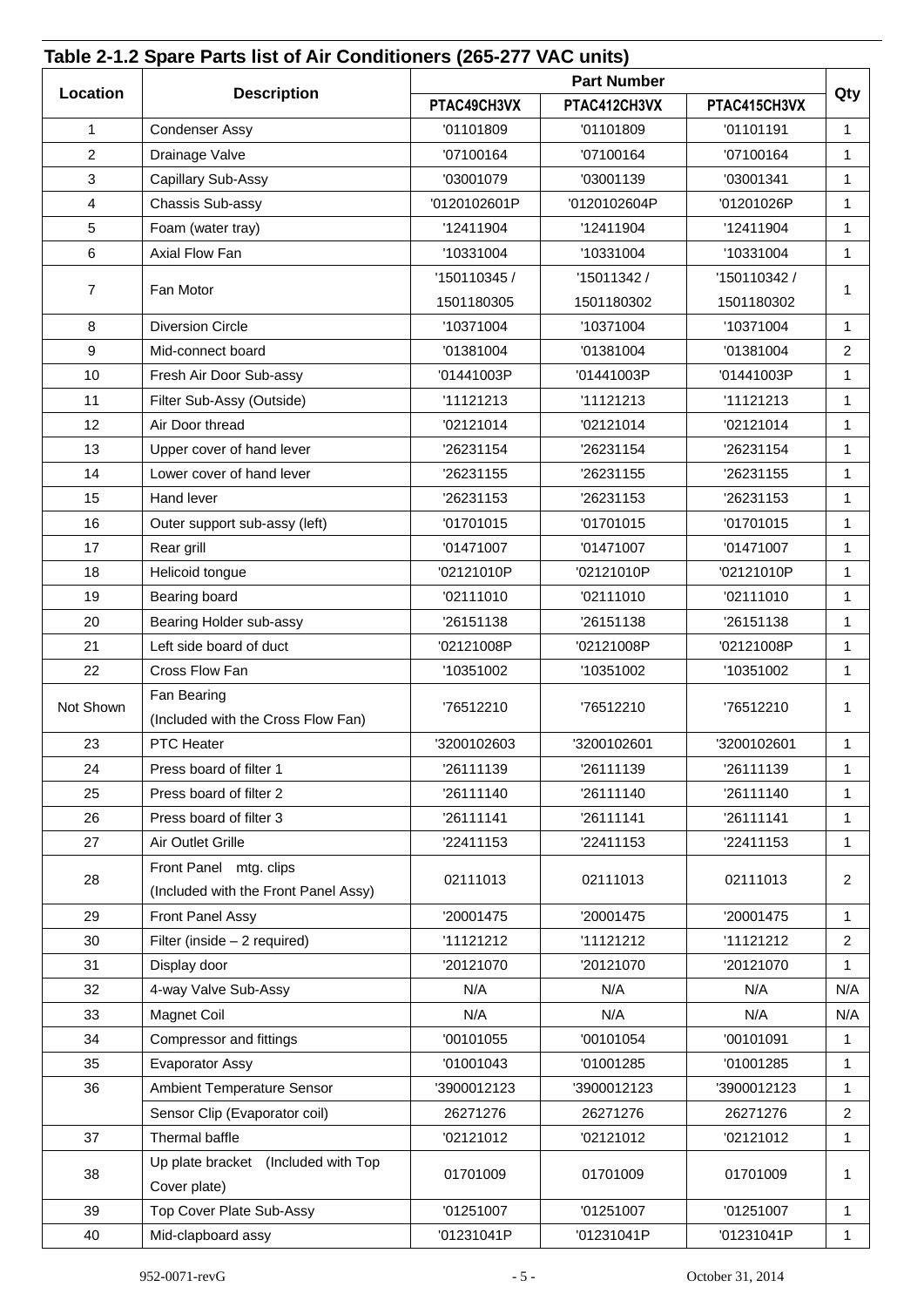|                 |                                   | <b>Part Number</b> |              |              |                |  |  |
|-----------------|-----------------------------------|--------------------|--------------|--------------|----------------|--|--|
| <b>Location</b> | <b>Description</b>                | PTAC49CH3VX        | PTAC412CH3VX | PTAC415CH3VX | Qty            |  |  |
| 41              | Outer support sub-assy (right)    | '01701016          | '01701016    | '01701016    | $\mathbf{1}$   |  |  |
| 42              | Right side board of duct          | '02121009P         | '02121009P   | '02121009P   | 1              |  |  |
| 43              | Fan Motor                         | '1501180201        | '1501180205  | '1501180205  | $\mathbf{1}$   |  |  |
| 44              | Motor Support Sub-Assy            | '01701014P         | '01701014P   | '01701014P   | 1              |  |  |
| 45              | Damping rubber                    | 76711031           | 76711031     | 76711031     | 4              |  |  |
| 46              | Air duct sub-assy                 | '0122101101        | '0144100905  | '0144100905  | 1              |  |  |
| 47              | Heater Wiring block board         | '02111009          | '02111009    | '02111009    | 1              |  |  |
| 48              | Transformer                       | '43110269          | '43110269    | '43110269    | 1              |  |  |
| 49              | Capacitor CBB65 for Compressor    | '33010045          | '33000017    | '33000017    | 1              |  |  |
| 50              | Main board 1                      | '3003202101        | '3003202101  | '3003202101  | 1              |  |  |
| 51              | Display Board                     | '30542007          | '30542007    | '30542007    | 1              |  |  |
| 52              | <b>LCD Cover</b>                  | '20161239          | '20161239    | '20161239    | $\mathbf{1}$   |  |  |
| 53              | <b>LCD Film</b>                   | 60511189           | 60511189     | 60511189     | 1              |  |  |
| Not Shown       | LCD Cover glue gasket             | 76711007           | 76711007     | 76711007     | 4              |  |  |
| 54              | <b>Electric Box Assy</b>          | '01401427          | '01401429    | '01401913    | 1              |  |  |
| 55              | Wiring terminal                   | '42010037          | '42010037    | '42010037    | $\mathbf{1}$   |  |  |
| 56              | Wiring terminal                   | '42010039S         | '42010039S   | '42010039S   | 1              |  |  |
| 57              | Main board 2                      | '3003202301        | '3003202301  | '3003202301  | $\mathbf{1}$   |  |  |
| 58              | Junction lid                      | '01251015          | '01251015    | '01251015    | 1              |  |  |
| 59              | Junction box                      | '01411050          | '01411050    | '01411050    | $\mathbf{1}$   |  |  |
| 60              | <b>Terminal Board</b>             | '42011103          | '42011103    | '42011103    | $\overline{2}$ |  |  |
| 61              | Power Cord - 3 KWPC265            | TL12500110         | TL12500110   | TL12500110   | 1              |  |  |
| Optional        | Power Cord - 2 KWPC265            | TL12500100         | TL12500100   | TL12500100   | $\mathbf{1}$   |  |  |
| Optional        | Power Cord - 5 KWPC265            | N/A                | TL12500120   | TL12500120   | 1              |  |  |
| 62              | Capacitor CBB61 (For Indoor Fan)  | '33010020          | '33010020    | '33010020    | $\mathbf{1}$   |  |  |
| 63              | Capacitor CBB61 (For Outdoor Fan) | '33010020          | '33010026    | '33010026    | $\mathbf{1}$   |  |  |
| Not Shown       | Tube Sensor for indoor            | '390001921         | '390001921   | '390001921   | $\mathbf{1}$   |  |  |
| Not Shown       | Tube Sensor for outdoor           | '390002072         | '390002072   | '390002072   | 1              |  |  |

## PLS NOTE THAT:

1. In the above table, "N/A" means that the related model does not use this component.

2. This data is subject to change without notice.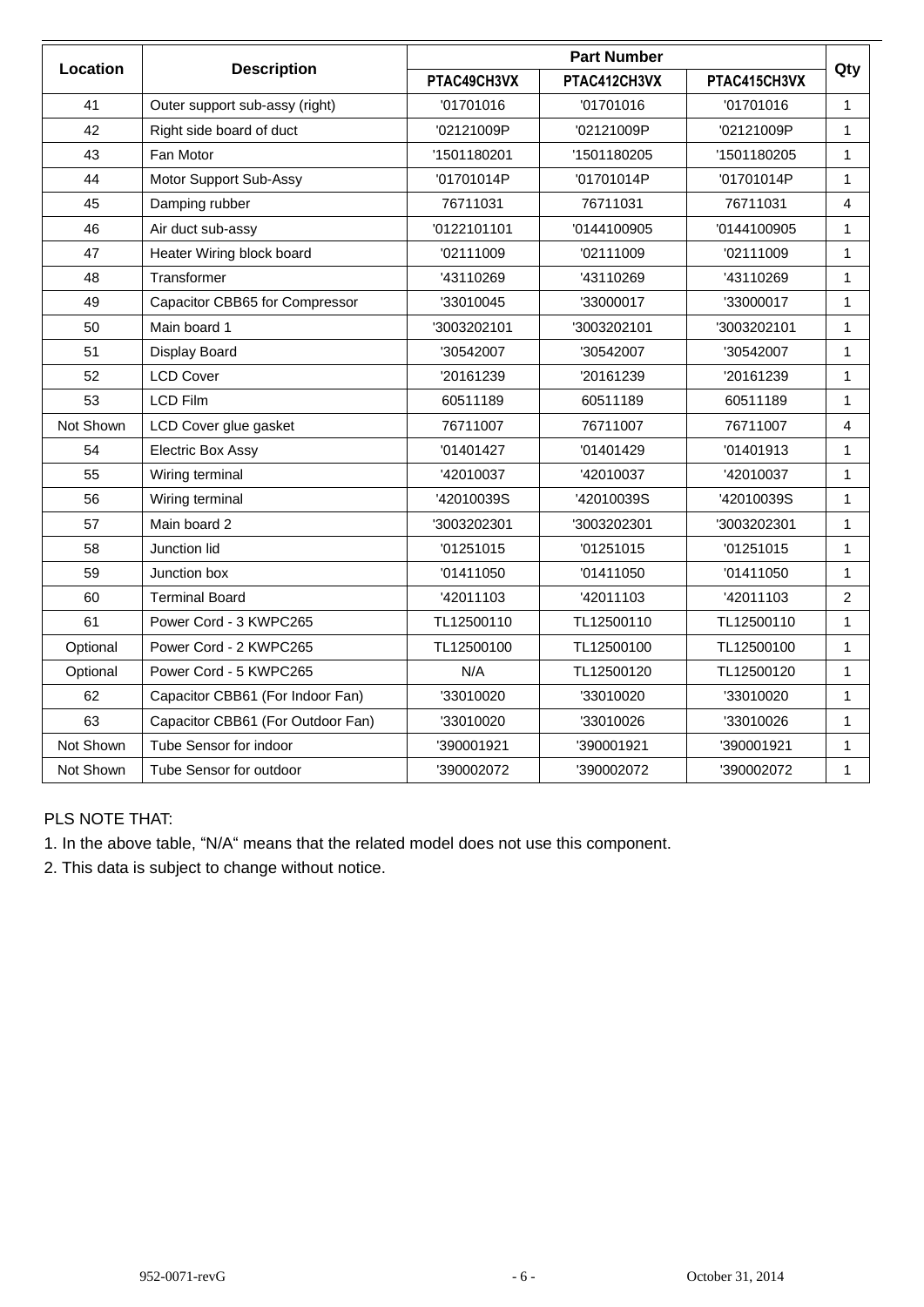#### **Table 2-2.1 Spare Parts list of Heat Pumps (208-230 VAC units) Location Description Part Number Qty PTAC49HP3ZX PTAC49HP3ZB PTAC412HP3ZX PTAC412HP3ZB PTAC415HP3ZX PTAC415HP3ZB** 1 | Condenser Assy | '01101809 | 101136301 | 101101136301 | 01101191 | 10101191 | 1 2 | Drainage Valve '07100164 '07101001 '07100164 07101001 1 3 Capillary Sub-Assy '03001824 '03001543 '03001139 03001549 '03001434 03001844 1 4 Chassis Sub-assy '0120102604P '0120102607P '0120102604P 0120102607P '01201026P 0120102606P 1 5 Foam (water tray) '12411904 '12411904 '12411904 12411904 '12411904 12411904 1 6 | Axial Flow Fan | '10331004 | '10331004 | '10331004 | '10331004 | 10331004 | 1 7 |Fan Motor '150110343 '1501180303 | '15011047 | 15011048 1501104710 | 1 8 | Diversion Circle | '10371004 | '10371004 | '10371004 | 10371004 | 10371004 | 1 9 Mid-connect board '01381004 '01381004 '01381004 01381004 '01381004 01381004 2 10 Fresh Air Door Sub-assy | '01441008 | '01441008 | '01441008 | 101441008 | 101441008 | 01441008 | 1 11 | Filter Sub-Assy (outside) | '11121213 | '11121213 | '11121213 | 11121213 | 11121213 | 11121213 | 1 12 | Air Door thread | '02121014 | '02121014 | '02121014 | 02121014 | '02121014 | 02121014 | 1 13 Upper cover of hand lever '26231154 '26231154 '26231154 26231154 '26231154 26231154 1 14 Lower cover of hand lever '26231155 '26231155 '26231155 26231155 '26231155 26231155 1 15 | Hand lever | '26231153 | '26231153 | 26231153 | 126231153 | 126231153 16 Outer support sub-assy (left) '01701015 | '01701038 | '01701015 | 01701038 | '01701015 | 01701038 | 1 17 Rear grill '01471007 '01471007 '01471007 01471007 '01471007 01471007 1 18 | Helicoid tongue | '02121010P | '02121010P | '02121010P | '02121010P | 02121010P | 102121010P | 1 19 | Bearing board '02111010 '02111010 '02111010 02111010 02111010 1 20 Bearing Holder sub-assy | '15011802 | '15011802 | '26151139 | 26151138 | '26151139 | 26151139 | 1 21 Left side board of duct '02121008P '02121008P '02121008P 02121008P '02121008P 02121008P 1 22 | Cross Flow Fan | '10351002 | '10351002 | 10351002 | 10351002 | 10351002 Not Shown Fan Bearing (Included with the Cross Flow Fan) '76512210 '76512210 '76512210 76512210 '76512210 76512210 1 23 Electric Heater Tube '3200102602 32001035 '32001026 32001035 '32001026 32001035 1 24 Press board of filter 1  $\blacksquare$  '26111139 | '26111139 | '26111139 | 26111139 | '26111139 | '26111139 | 1 25 | Press board of filter 2 | '26111140 | '26111140 | '26111140 | 26111140 | '26111140 | '26111140 | 1 26 Press board of filter 3 '26111141 '26111141 '26111141 26111141 '26111141 '26111141 1 27 |Air Outlet Grille '22411153 '22411023 22411153 22411153 1 28 Front Panel mtg. clips (Included with the Front Panel Assy) 02111013 | '02111013 | 02111013 | 02111013 | 02111013 | 2 29 Front Panel Assy '20001475 '2000147506 '20001475 2000147506 '20001475 20001457 1 30 | Filter (Inside 2 required) | '11121212 | '11121212 | '11121212 | 11121212 | '11121212 | 11121212 | 2 31 Remote Control Cover | '20121070 | '20121070 | '20121070 | 20121070 | '20121070 | 20121070 | 1 32 4-way Valve Sub-Assy 430004022 430004022 430004032 430004032 430004032 430004032 1 33 | Magnet Coil | '4300040042 | '4300040042 | '4300040042 | '4300040042 | '4300040042 | 4300040022 | 1 34 Compressor and fittings | '00101051 | '00101323 | '00101053 | 00101087 | '00101085 | 00101233 | 1 35 Evaporator Assy '01001284 '01001284 '01001285 01001285 '01001285 01001285 1 36 Ambient Temperature Sensor '3900012123 | '3900012123 | '3900012123 | 3900012123 | '3900012123 | 3900012123 | 1 37 | Thermal baffle '02121012 '02121012 '02121012 '02121012 1 38 Up plate bracket (Included with Top Cover plate Assy) 01701009 | 01701009 | 01701009 | N/A | 01701009 | 01701009 | 1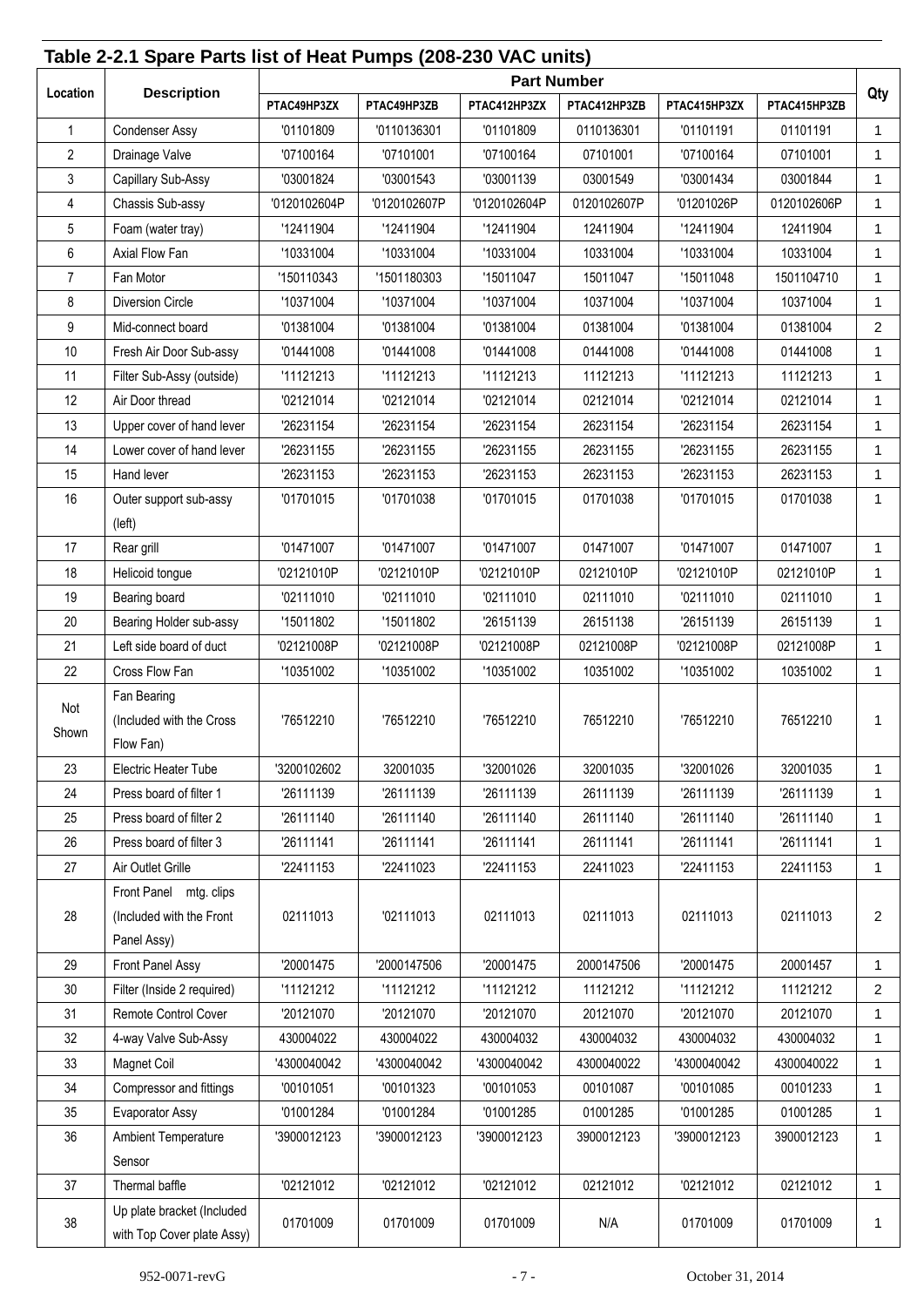|              |                                      | <b>Part Number</b> |                |              |               |              |              |              |
|--------------|--------------------------------------|--------------------|----------------|--------------|---------------|--------------|--------------|--------------|
| Location     | <b>Description</b>                   | PTAC49HP3ZX        | PTAC49HP3ZB    | PTAC412HP3ZX | PTAC412HP3ZB  | PTAC415HP3ZX | PTAC415HP3ZB | Qty          |
| 39           | Top Cover Plate Sub-Assy             | '01251013          | '01251013      | '01251013    | 01251013      | '01251013    | 01251013     | 1.           |
| 40           | Mid-clapboard assy                   | '01231050          | '01231112      | '01231050    | 01231083P     | '01231050    | 01231083P    | $\mathbf{1}$ |
| 41           | Outer support sub-assy<br>(right)    | '01701016          | '01701039      | '01701016    | 01701039      | '01701016    | 01701039     | $\mathbf{1}$ |
| 42           | Right side board of duct             | '02121009P         | '02121009P     | '02121009P   | 02121009P     | '02121009P   | 02121009P    | $\mathbf{1}$ |
| 43           | Fan Motor                            | '15011802          | '15011802      | '1501180203  | 1501180203    | '1501180203  | 1501180203   | $\mathbf{1}$ |
| 44           | Motor Support Sub-Assy               | '01701014P         | '01701014P     | '01701014P   | 01701014P     | '01701014P   | 01701014P    | $\mathbf{1}$ |
| 45           | Damping rubber                       | 76711031           | 76711031       | 76711031     | N/A           | 76711031     | 76711031     | 4            |
| 46           | Air duct sub-assy                    | '01221011          | '0122102404    | '0144100904  | 01441002P     | '0144100904  | '0144100904  | $\mathbf{1}$ |
| 47           | Heater Wiring block board            | '02111009          | '02111009      | '02111009    | 02111009      | '02111009    | 02111009     | $\mathbf{1}$ |
| 48           | Transformer                          | '43110270          | '43110270      | '43110270    | 43110270      | '43110270    | 43110270     | $\mathbf{1}$ |
| 49           | Capacitor CBB65                      | '33000017          | '33000081      | '33000017    | 3300008101    | '33000045    | 3300008101   | $\mathbf{1}$ |
| 50           |                                      | '30032020 /        |                | '30032020 /  |               | '30032020 /  |              |              |
|              | Main board 1                         | 3003202001         | 3003202001     | 3003202001   | 3003202001    | 3003202001   | 3003202001   | 1            |
|              |                                      | (since 2011)       |                | (since 2011) |               | (since 2011) |              |              |
| 51           | Display Board                        | '30542007          | '30542007      | '30542007    | 30542007      | '30542007    | 30542007     | $\mathbf{1}$ |
| 52           | <b>LCD Cover</b>                     | '20161239          | '20161239      | '20161239    | 20161239      | '20161239    | '20161239    | 1            |
| 53           | <b>LCD Film</b>                      | 60511189           | 60511189       | 60511189     | 60511189      | 60511189     | 60511189     | $\mathbf{1}$ |
| Not<br>Shown | LCD Cover glue gasket                | 76711007           | 76711007       | 76711007     | 76711007      | 76711007     | 76711007     | 4            |
| 54           |                                      |                    | '1000020001201 |              | 1000020001202 |              |              |              |
|              | <b>Electric Box Assy</b>             | '01401333          | &              | '01401430    | and           | '01401899    | 0140189901   | $\mathbf{1}$ |
|              |                                      |                    | '10000200013   |              | 10000200013   |              |              |              |
| 55           | Wiring terminal                      | '42010037          | '42010037      | '42010037    | 42010037      | '42010037    | 42010037     | $\mathbf{1}$ |
| 56           | Wiring terminal                      | '42010039S         | '42010039S     | '42010039S   | 42010039S     | '42010039S   | 42010039S    | $\mathbf{1}$ |
| 57           |                                      | '30032022 /        |                | '30032022 /  |               | '30032022 /  |              |              |
|              | Main board 2                         | 3003202201         | '3003202201    | 3003202201   | 3003202201    | 3003202201   | 3003202201   | $\mathbf{1}$ |
|              |                                      | (since 2011)       |                | (since 2011) |               | (since 2011) |              |              |
| 58           | Junction lid                         | '01251015          | '01251015      | '01251015    | 01251015      | '01251015    | 01251015     | $\mathbf{1}$ |
| 59           | Junction box                         | '01411050          | '01411050      | '01411050    | 01411050      | '01411050    | 01411050     | $\mathbf{1}$ |
| 60           | <b>Terminal Board</b>                | '42011103          | '42011103      | '42011103    | 42011103      | '42011103    | '42011103    | 2            |
| 61           | Power Cord - 3 KWPC                  | 4002057401         | 4002057401     | 4002057401   | 4002057401    | 4002057401   | 4002057401   | $\mathbf{1}$ |
| Optional     | Power Cord - 2 KWPC                  | 4002057301         | 4002057301     | 4002057301   | 4002057301    | 4002057301   | 4002057301   | $\mathbf{1}$ |
| Optional     | Power Cord - 5 KWPC                  | N/A                | N/A            | 4002057501   | 4002057501    | 4002057501   | 4002057501   | 1.           |
| 62           | Capacitor CBB61<br>(For Indoor Fan)  | '33010020          | '3301074701    | '33010026    | 3301074716    | '33010026    | 33010089     | 1            |
| 63           | Capacitor CBB61<br>(For Outdoor Fan) | '33010025          | '3301074702    | '33010089    | 3301074710    | '33010089    | 3301074710   | 1            |
| Not<br>Shown | Tube Sensor for indoor               | '390001921         | '390001921     | '390001921   | 390001921     | '390001921   | '390001921   | 1.           |
| Not<br>Shown | Tube Sensor for outdoor              | '390002072         | '390002072     | '390002072   | 390002072     | '390002072   | '390002072   | $\mathbf{1}$ |

## PLEASE NOTE THAT:

This data is subject to change without notice.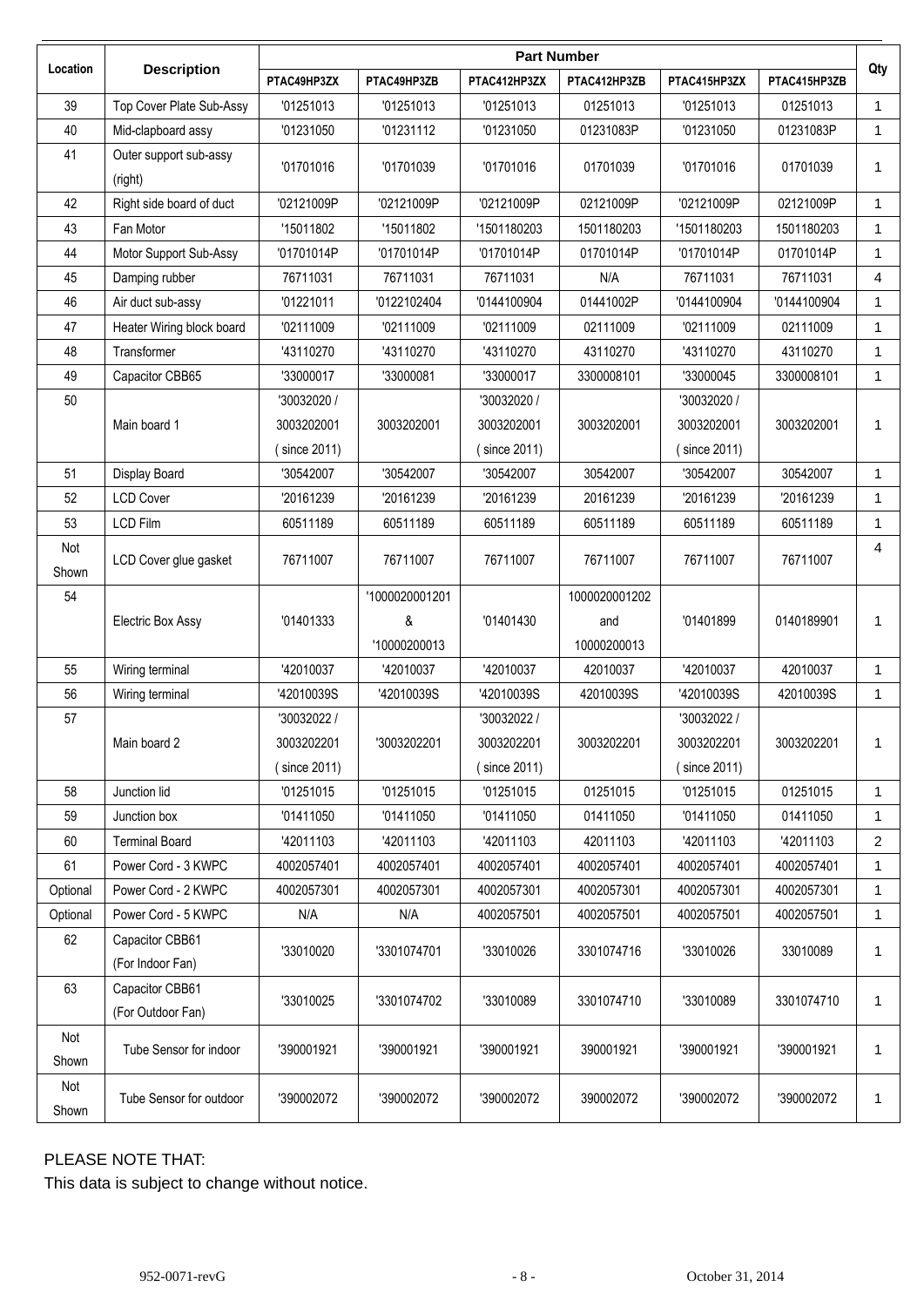|                | Table 2-2.2 Spare Parts list of Heat Pumps (265-277 VAC units) |                                                                            |              | <b>Part Number</b> |              |              |                |  |
|----------------|----------------------------------------------------------------|----------------------------------------------------------------------------|--------------|--------------------|--------------|--------------|----------------|--|
| Location       | <b>Description</b>                                             | PTAC412HP3VX<br>PTAC49HP3VX<br>PTAC49HP3VB<br>PTAC412HP3VB<br>PTAC415HP3VX |              |                    |              |              |                |  |
| $\mathbf{1}$   | <b>Condenser Assy</b>                                          | '01101809                                                                  | '01101348    | '01101809          | '0110136301  | '0110119102  | $\mathbf 1$    |  |
| $\overline{c}$ | Drainage Valve                                                 | '07100164                                                                  | '07101001    | '07100164          | '07101001    | '07101001    | 1              |  |
| $\sqrt{3}$     | Capillary Sub-Assy                                             | '03001824                                                                  | '03001541    | '03001139          | '03001557    | '03001754    | 1              |  |
| 4              | Chassis Sub-assy                                               | '0120102604P                                                               | '0120102609P | '0120102604P       | '0120102607P | '01201026P   | $\mathbf 1$    |  |
| $\sqrt{5}$     | Foam (water tray)                                              | '12411904                                                                  | '12411904    | '12411904          | '12411904    | '12411904    | 1              |  |
| 6              | Axial Flow Fan                                                 | '10331004                                                                  | '10331004    | '10331004          | '10331004    | '10331004    | $\mathbf{1}$   |  |
| $\overline{7}$ | Fan Motor                                                      | '150110345 /                                                               |              | '15011342 /        |              | '150110342 / |                |  |
|                |                                                                | 1501180305                                                                 | 1501180302   | 1501180302         | 1501180205   | 1501180302   | 1              |  |
| 8              | <b>Diversion Circle</b>                                        | '10371004                                                                  | '10371004    | '10371004          | '10371004    | '10371004    | $\mathbf{1}$   |  |
| 9              | Mid-connect board                                              | '01381004                                                                  | '01381004    | '01381004          | '01381004    | '01381004    | $\overline{2}$ |  |
| 10             | Fresh Air Door Sub-assy                                        | '01441003P                                                                 | '01441008    | '0144103P          | '01441008    | 01441008     | 1              |  |
| 11             | Filter Sub-Assy (outside)                                      | '11121213                                                                  | '11121213    | '11121213          | '11121213    | '11121213    | $\mathbf 1$    |  |
| 12             | Air Door thread                                                | '02121014                                                                  | '02121014    | '02121014          | '02121014    | '02121014    | $\mathbf 1$    |  |
| 13             | Upper cover of hand lever                                      | '26231154                                                                  | '26231154    | '26231154          | '26231154    | '26231154    | 1              |  |
| 14             | Lower cover of hand lever                                      | '26231155                                                                  | '26231155    | '26231155          | '26231155    | '26231155    | $\mathbf{1}$   |  |
| 15             | Hand lever                                                     | '26231153                                                                  | '26231153    | '26231153          | '26231153    | '26231153    | $\mathbf 1$    |  |
| 16             | Outer support sub-assy<br>(left)                               | '01701015                                                                  | '01701038    | '01701015          | '01701038    | '01701038    | 1              |  |
| 17             | Rear grill                                                     | '01471007                                                                  | '01471007    | '01471007          | '01471007    | '01471007    | 1              |  |
| 18             | Helicoid tongue                                                | '02121010P                                                                 | '02121010P   | '02121010P         | '02121010P   | '02121010P   | 1              |  |
| 19             | Bearing board                                                  | '02111010                                                                  | '02111010    | '02111010          | '02111010    | '02111010    | 1              |  |
| 20             | Bearing Holder sub-assy                                        | '26151138                                                                  | '26151139    | '26151138          | '26151139    | '26151139    | $\mathbf 1$    |  |
| 21             | Left side board of duct                                        | '02121008P                                                                 | '02121008P   | '02121008P         | '02121008P   | '02121008P   | $\mathbf 1$    |  |
| 22             | Cross Flow Fan                                                 | '10351002                                                                  | '10351002    | '10351002          | '10351002    | '10351002    | $\mathbf{1}$   |  |
|                | Fan Bearing                                                    |                                                                            |              |                    |              |              |                |  |
|                | Not Shown   (Included with the Cross                           | '76512210                                                                  | '76512210    | '76512210          | '76512210    | '76512210    |                |  |
|                | Flow Fan)                                                      |                                                                            |              |                    |              |              |                |  |
| 23             | PTC Heater                                                     | '3200102603                                                                | '3200103501  | '3200102601        | '3200103501  | '3200103501  | $\mathbf{1}$   |  |
| 24             | Press board of filter 1                                        | '26111139                                                                  | '26111139    | '26111139          | '26111139    | '26111139    | $\mathbf 1$    |  |
| 25             | Press board of filter 2                                        | '26111140                                                                  | '26111140    | '26111140          | '26111140    | '26111140    | 1              |  |
| 26             | Press board of filter 3                                        | '26111141                                                                  | '26111141    | '26111141          | '26111141    | '26111141    | $\mathbf 1$    |  |
| 27             | <b>Air Outlet Grille</b>                                       | '22411153                                                                  | 22411023     | '22411153          | 22411023     | '22411023    | 1              |  |
|                | Front Panel mtg. clips                                         |                                                                            |              |                    |              |              |                |  |
| 28             | (Included with the Front                                       | 02111013                                                                   | 02111013     | 02111013           | 02111013     | 02111013     | $\overline{2}$ |  |
|                | Panel Assy)                                                    |                                                                            |              |                    |              |              |                |  |
| 29             | Front Panel                                                    | '20001475                                                                  | '20001457    | '20001475          | '20001457    | '20001457    | $\mathbf 1$    |  |
| 30             | Filter (Inside 2 required)                                     | '11121212                                                                  | '11121212    | '11121212          | '11121212    | '11121212    | $\overline{2}$ |  |
| 31             | <b>Remote Control Cover</b>                                    | '20121070                                                                  | '20121070T   | '20121070          | '20121070T   | '20121070    | 1              |  |
| 32             | 4-way Valve Sub-Assy                                           | 03021505                                                                   | 03021235     | 03021012           | 03021236     | 03021187     | 1              |  |
| 33             | 4-way Valve                                                    | N/A                                                                        | 430004022    | N/A                | 430004032    | N/A          | $\mathbf 1$    |  |
| 34             | Compressor and fittings                                        | '00101051                                                                  | '00101335    | '00101054          | '00101337    | 00101234     | 1              |  |
| 35             | <b>Evaporator Assy</b>                                         | '01001284                                                                  | '01001284    | '01001285          | '01001285    | '01001285    | 1              |  |
| 36             | <b>Ambient Temperature</b><br>Sensor                           | '3900012123                                                                | '3900012123  | '3900012123        | '3900012123  | '3900012123  | 1              |  |
|                | Sensor Clip (Evaporator<br>coil)                               | 26271276                                                                   | 26271276     | 26271276           | 26271276     | 26271276     | $\overline{2}$ |  |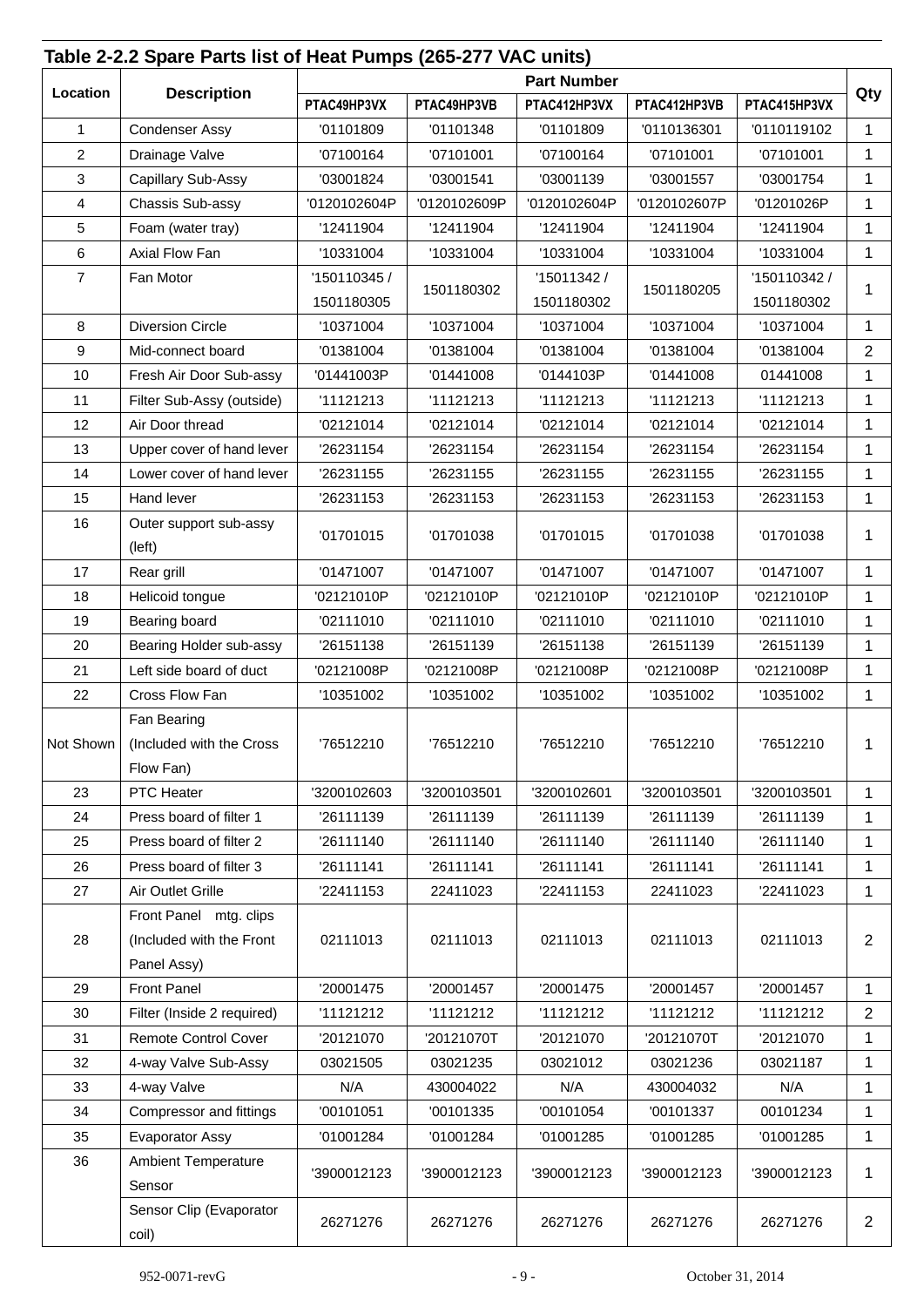|           |                                                             | <b>Part Number</b> |             |              |              |              |                         |  |
|-----------|-------------------------------------------------------------|--------------------|-------------|--------------|--------------|--------------|-------------------------|--|
| Location  | <b>Description</b>                                          | PTAC49HP3VX        | PTAC49HP3VB | PTAC412HP3VX | PTAC412HP3VB | PTAC415HP3VX | Qty                     |  |
| 37        | Thermal baffle                                              | '02121012          | '02121012   | '02121012    | '02121012    | '02121012    | 1                       |  |
| 38        | Up plate bracket<br>(Included with Top Cover<br>plate Assy) | 01701009           | 01701009    | 01701009     | 01701009     | 01701009     | 1                       |  |
| 39        | <b>Top Cover Plate</b><br>Sub-Assy                          | '01251007          | '01251013   | '01251007    | '01251013    | '01251013    | $\mathbf 1$             |  |
| 40        | Mid-clapboard assy                                          | '01231041P         | '01231083P  | '01231041P   | '01231112    | '01231083P   | $\mathbf{1}$            |  |
| 41        | Outer support sub-assy<br>(right)                           | '01701016          | '01701039   | '01701016    | '01701039    | '01701039    | 1                       |  |
| 42        | Right side board of duct                                    | '02121009P         | '02121009P  | '02121009P   | '02121009P   | '02121009P   | 1                       |  |
| 43        | Fan Motor                                                   | '1501180201        | '1501180201 | '1501180205  | '1501180205  | '1501180205  | $\mathbf 1$             |  |
| 44        | Motor Support Sub-Assy                                      | '01701014P         | '01701014P  | '01701014P   | '01701014P   | 01701014P    | 1                       |  |
| 45        | Damping rubber                                              | 76711031           | 76711031    | 76711031     | 76711031     | 76711031     | $\overline{\mathbf{4}}$ |  |
| 46        | Air duct sub-assy                                           | '0122101101        | '0122102003 | '0144100905  | '0122102403  | '01441002P   | 1                       |  |
| 47        | Heater Wiring block<br>board                                | '02111009          | '02111009   | '02111009    | '02111009    | '02111009    | 1                       |  |
| 48        | Transformer                                                 | '43110269          | '43110269   | '43110269    | '43110269    | '43110269    | $\mathbf{1}$            |  |
| 49        | Capacitor CBB65 for<br>Compressor                           | '33000045          | 33000081    | '33000017    | 3300008101   | '33000017    | 1                       |  |
| 50        | Main board 1                                                | 3003202001         | 3003202001  | 3003202001   | 3003202001   | '3003202001  | 1                       |  |
| 51        | Display Board                                               | '30542007          | '30542007   | '30542007    | '30542007    | '30542007    | $\mathbf 1$             |  |
| 52        | <b>LCD Cover</b>                                            | 20161239           | '20161239   | '20161239    | '20161239    | '20161239    | 1                       |  |
| 53        | <b>LCD Film</b>                                             | 60511189           | 60511189    | 60511189     | 60511189     | 60511189     | 1                       |  |
| Not Shown | LCD Cover glue gasket                                       | 76711007           | 76711007    | 76711007     | 76711007     | 76711007     | 4                       |  |
| 54        | Electric Box Assy                                           | '01401333          | 2010129923  | '01401431    | 10000200012  | '0140191401  | 1                       |  |
| 55        | Wiring terminal                                             | '42010037          | '42010037   | '42010037    | '42010037    | '42010037    | 1                       |  |
| 56        | Wiring terminal                                             | '42010039S         | '42010039S  | '42010039S   | '42010039S   | '42010039S   | 1                       |  |
| 57        | Main board 2                                                | 3003202301         | 3003202301  | 3003202301   | 3003202301   | 3003202301   | 1                       |  |
| 58        | Junction lid                                                | '01251015          | '01251015   | '01251015    | '01251015    | '01251015    | 1                       |  |
| 59        | Junction box                                                | '01411050          | '01411050   | '01411050    | '01411050    | '01411050    |                         |  |
| 60        | <b>Terminal Board</b>                                       | '42011103          | '42011103   | '42011103    | '42011103    | '42011103    | $\overline{2}$          |  |
| 61        | Power Cord - 3<br>KWPC265                                   | TL12500110         | TL12500110  | TL12500110   | TL12500110   | TL12500110   | 1                       |  |
| Optional  | Power Cord - 2<br>KWPC265                                   | TL12500100         | TL12500100  | TL12500100   | TL12500100   | TL12500100   | 1                       |  |
| Optional  | Power Cord - 5<br>KWPC265                                   | N/A                | N/A         | TL12500120   | TL12500120   | TL12500120   | $\mathbf 1$             |  |
| 62        | Capacitor CBB61 (For<br>Indoor Fan)                         | '33010020          | 3301074701  | '33010020    | 3301074701   | 3301074701   | $\mathbf 1$             |  |
| 63        | Capacitor CBB61 (For<br>Outdoor Fan)                        | '33010020          | 3301074702  | '33010026    | 3301074710   | 3301074710   | 1                       |  |
| Not Shown | <b>Magnet Coil</b>                                          | N/A                | 4300040026  | N/A          | 4300040026   | N/A          | 1                       |  |
| Not Shown | Radiator                                                    | N/A                | 49010252    | N/A          | 49010252     | N/A          | $\mathbf{1}$            |  |
| Not Shown | <b>Compressor Overload</b><br>Protector (External)          | N/A                | 00181147    | N/A          | 00181107     | N/A          | 1                       |  |
| Not Shown | Tube Sensor for indoor                                      | '390001921         | '390001921  | '390001921   | '390001921   | '390001921   | 1                       |  |
| Not Shown | Tube Sensor for outdoor                                     | '390002072         | '390002072  | '390002072   | '390002072   | '390002072   | $\mathbf{1}$            |  |

#### PLEASE NOTE THAT:

This data is subject to change without notice.